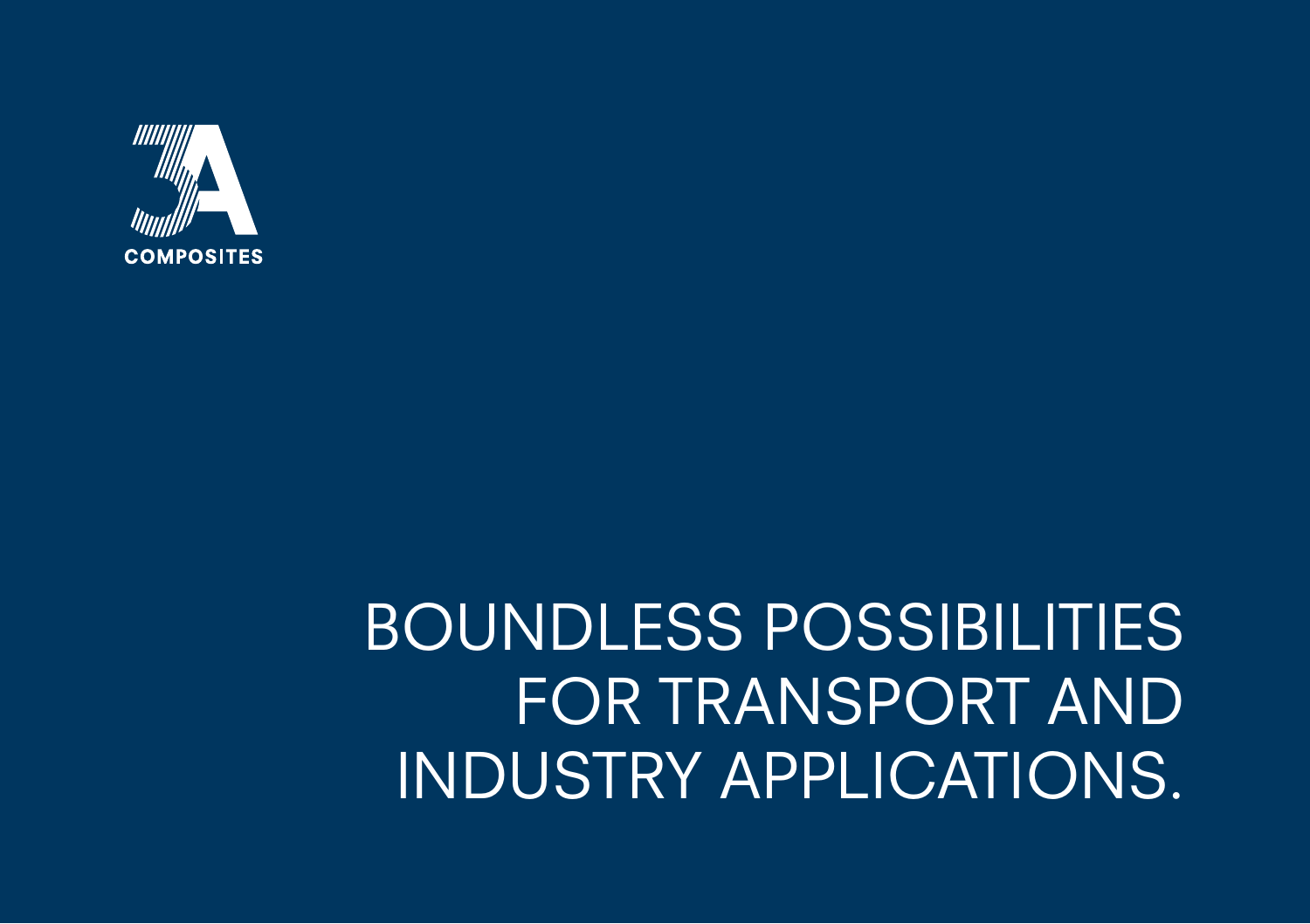### HIGH QUALITY SHEETS FOR APPLICATION AREAS SUCH AS

RAIL I MARINE I BUS I CARAVAN SANITARY WARE VEHICLE CONSTRUCTION AGRICULTURAL VEHICLES PACKAGING I FURNITURE CONSTRUCTION STREET FURNITURE I MACHINERY CASING PARTITION WALLS I CLADDING PROTECTIVE COVERING INSULATION | COOLING ROOF/CEILING APPLICATIONS GLAZING I CEILING LIGHTING

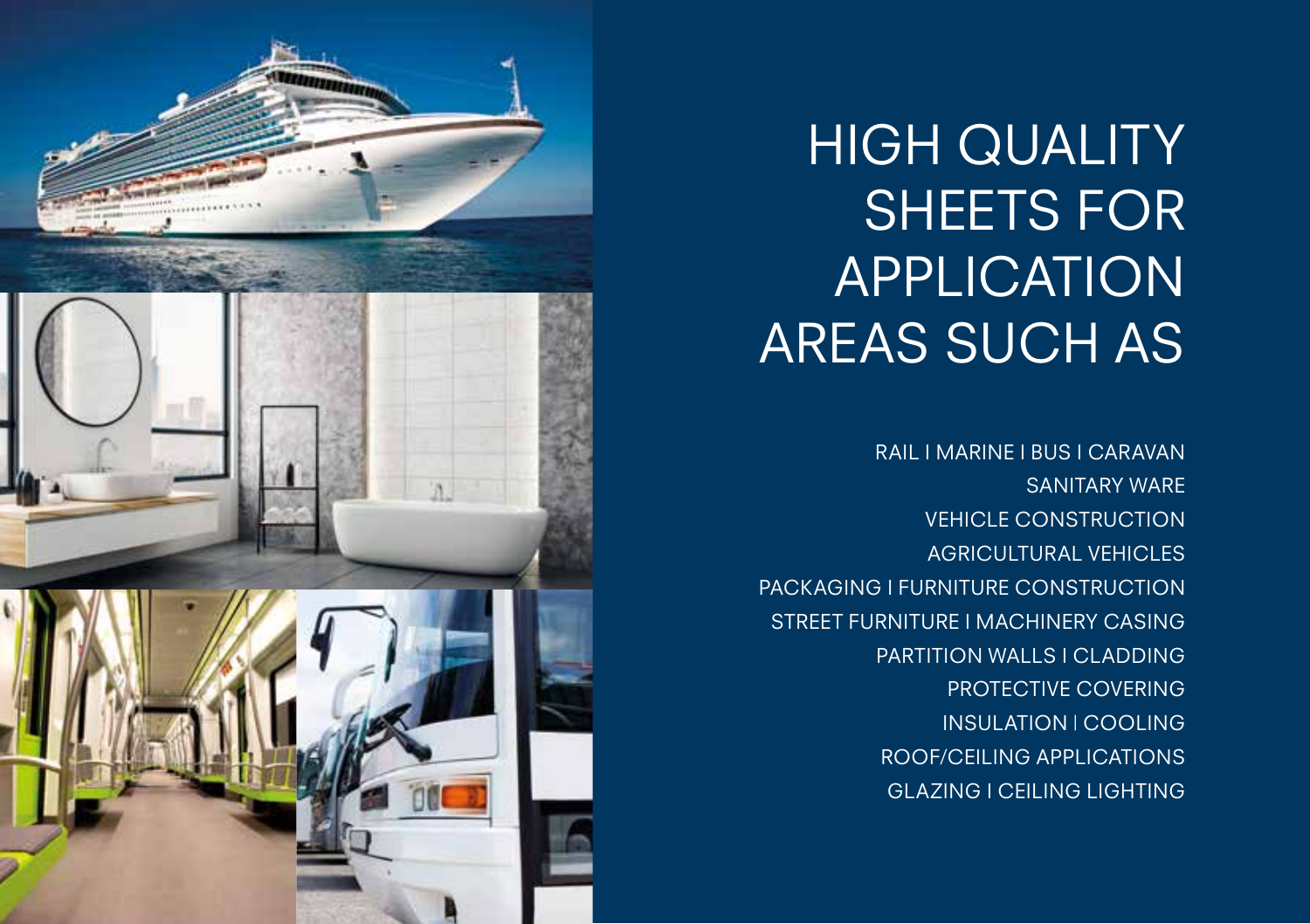#### TABLE OF CONTENTS

- 4 5 3A COMPOSITES TRANSPORT & INDUSTRY EUROPE
- 6 13 ALUMINIUM COMPOSITE SHEETS ALUCORE® | ALUCOBOND® HYLITE® | KAPA®tech
- 14 15 LIGHTWEIGHT FOAMBOARDS KAPA®
- 16 19 POLYCARBONATE SHEETS IMPEX® | IMPEX® MULTIWALL
- 20 27 STYRENICS POLYCASA® PS | ATHLON*Extrusions*® HIPS POLYCASA® HIPS | POLYCASA® SAN
- 28 31 PET-SHEETS HIPEX® | LUMEX®
- 32 37 ACRYLICS (PMMA) ASTERITE® AS | ASTERITE® LAR | CRYLON®
- 38 39 PMMA/ABS-SHEETS ATHLON*Extrusions*® PMMA/ABS
- $40 41$  ABS-SHEFTS ATHLON*Extrusions*® ABS
- 42 43 PP-SHEETS ATHLON*Extrusions*® PP+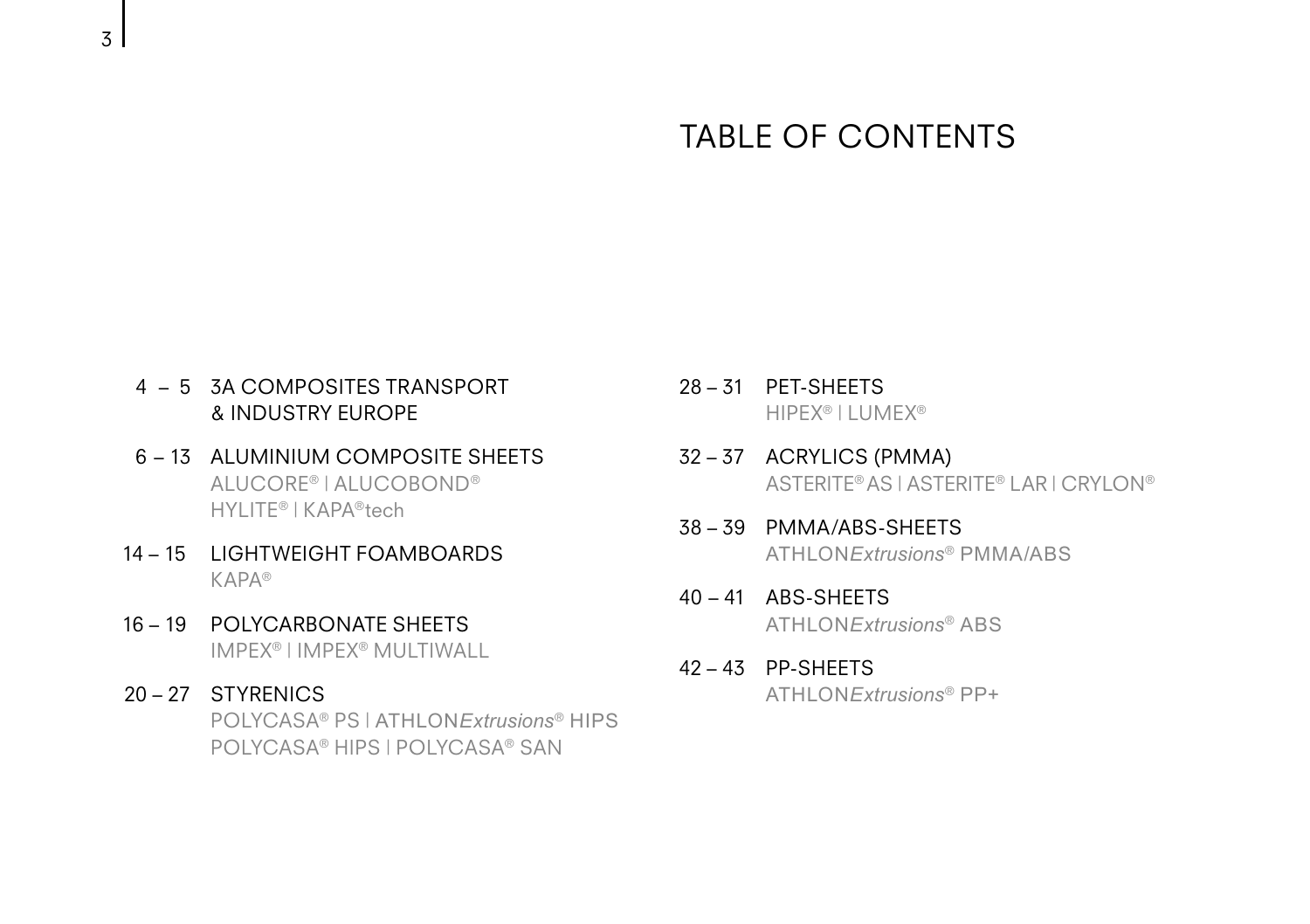#### 3A COMPOSITES TRANSPORT & INDUSTRY EUROPE

3A Composites Transport & Industry Europe is an international division of the 3A Composites Group and part of Schweiter Technologies AG. We are the leading manufacturer, along with Athlone Extrusions Ltd., the Polycasa Group and Perspex International Ltd., for extruded plastic sheets, aluminium composite materials and lightweight foamboards for the fields of agricultural and commercial vehicles, caravans, sanitary ware, furniture construction, shipbuilding and the rail vehicle construction industry.

On the following pages, we would like to present our wide and diversified product portfolio. This variety means that we can offer our customers a unique and perfectly coordinated range of products – and everything is from a single source.

We attach particular importance to sustainable manufacturing processes and environmentally friendly materials. Our goal is to ensure the prompt supply of innovative, top-quality products which are tailored to our customers' needs.

#### BOUNDLESS POSSIBILITIES FOR TRANSPORT AND INDUSTRY APPLICATIONS.

In this brochure, we would like to provide you with an initial and general overview of our extensive product range. Please note that in some cases, versions of featured products may not be available in all specified colours and thicknesses and that certain processing options may not apply to all product versions. Please refer to the appropriate individual product brochures and delivery programmes for detailed information and product availability. We are, of course, happy to provide you with more comprehensive processing instructions for each product. Please contact your customer service representative or use the contact form on our website www.transport-industry.com. We are happy to offer advice!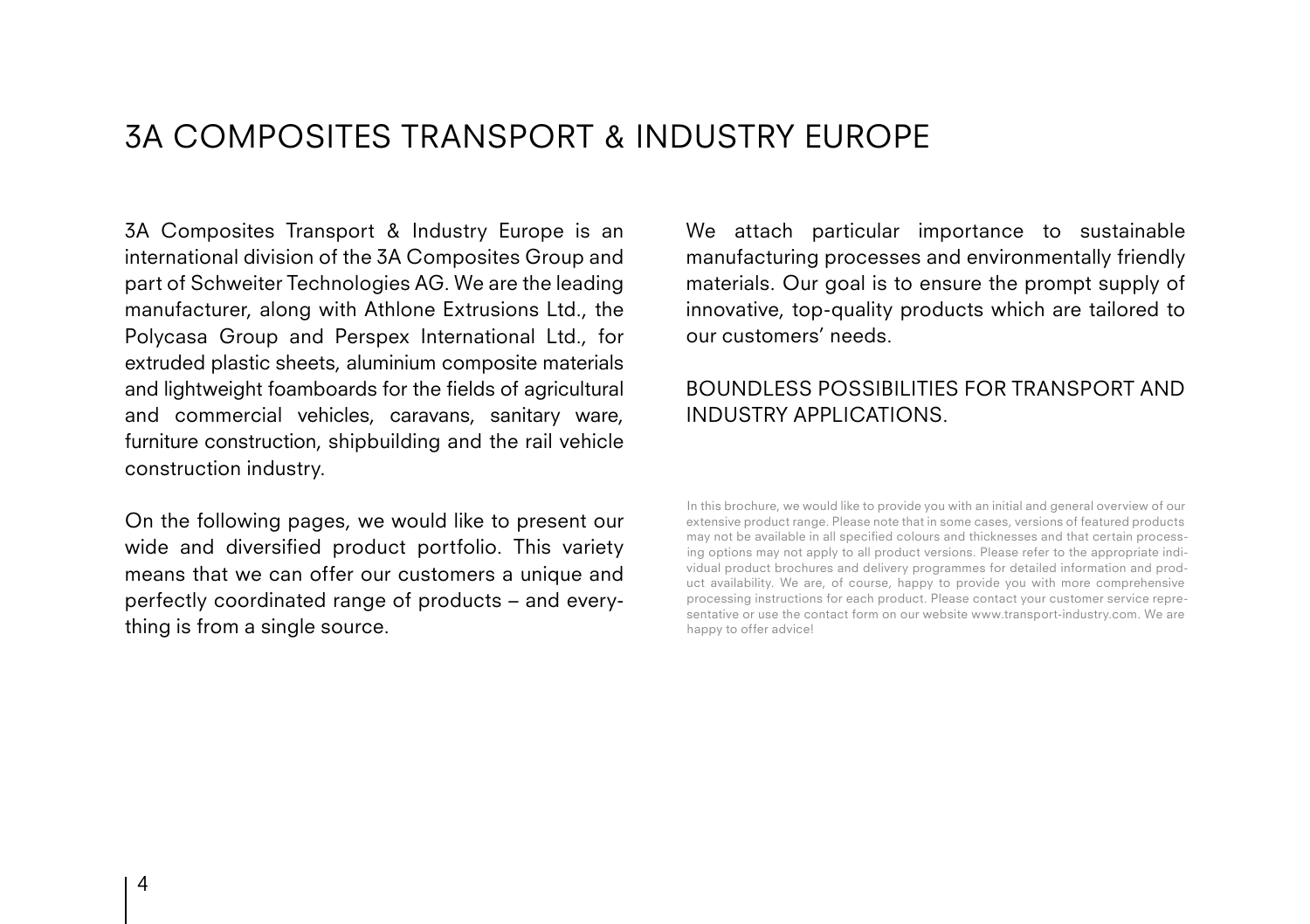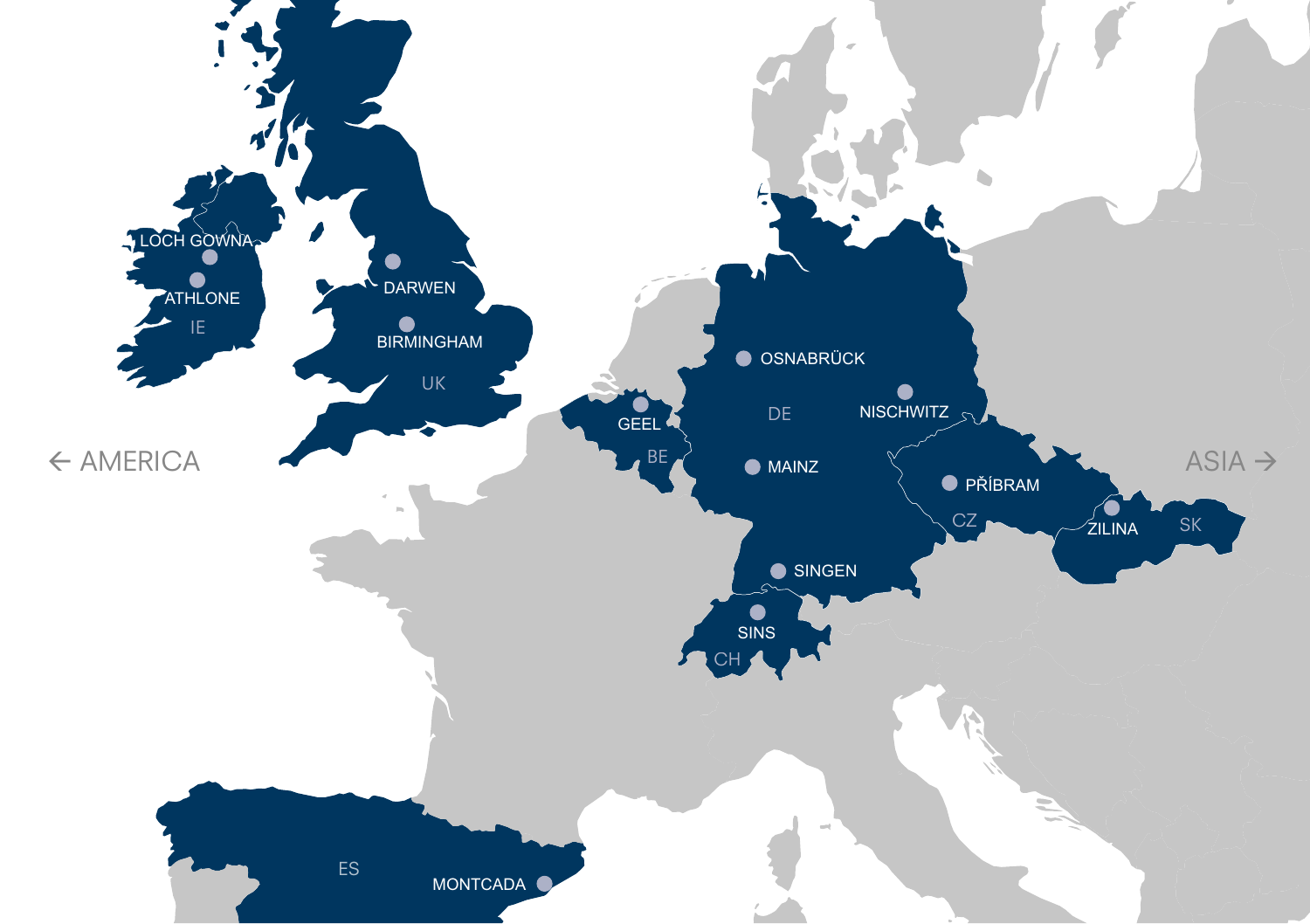Aluminium composite with honeycomb core **MATERIAL** 

#### PRODUCT VERSIONS

ALUCORE® ALUCORE® lite

#### **COLOURS**

Platinum white | Mill-finish and other colours on request

### **THICKNESSES**

6 to 25 mm

#### APPLICATIONS

Machine guards Partitions I Cladding Protective covers Rail Road Urban street furniture Marine applications I Shipbuilding Industrial applications Roofing and ceiling applications Bus shelters Sound proofing | Insulation Furniture construction Carrier plate for lamination

#### PROCESSING

Form milling Water jet cutting Thread cutting Shearing | Sawing Die cutting | Glueing Clamping | Drilling | Riveting | Screwing Routing and folding (V-groove) | 3D Cold bending | Cold folding

Some product versions may have restricted processing options. Our experienced team of engineers at the Technical Department is available to offer help and answer any questions.  $\overline{6}$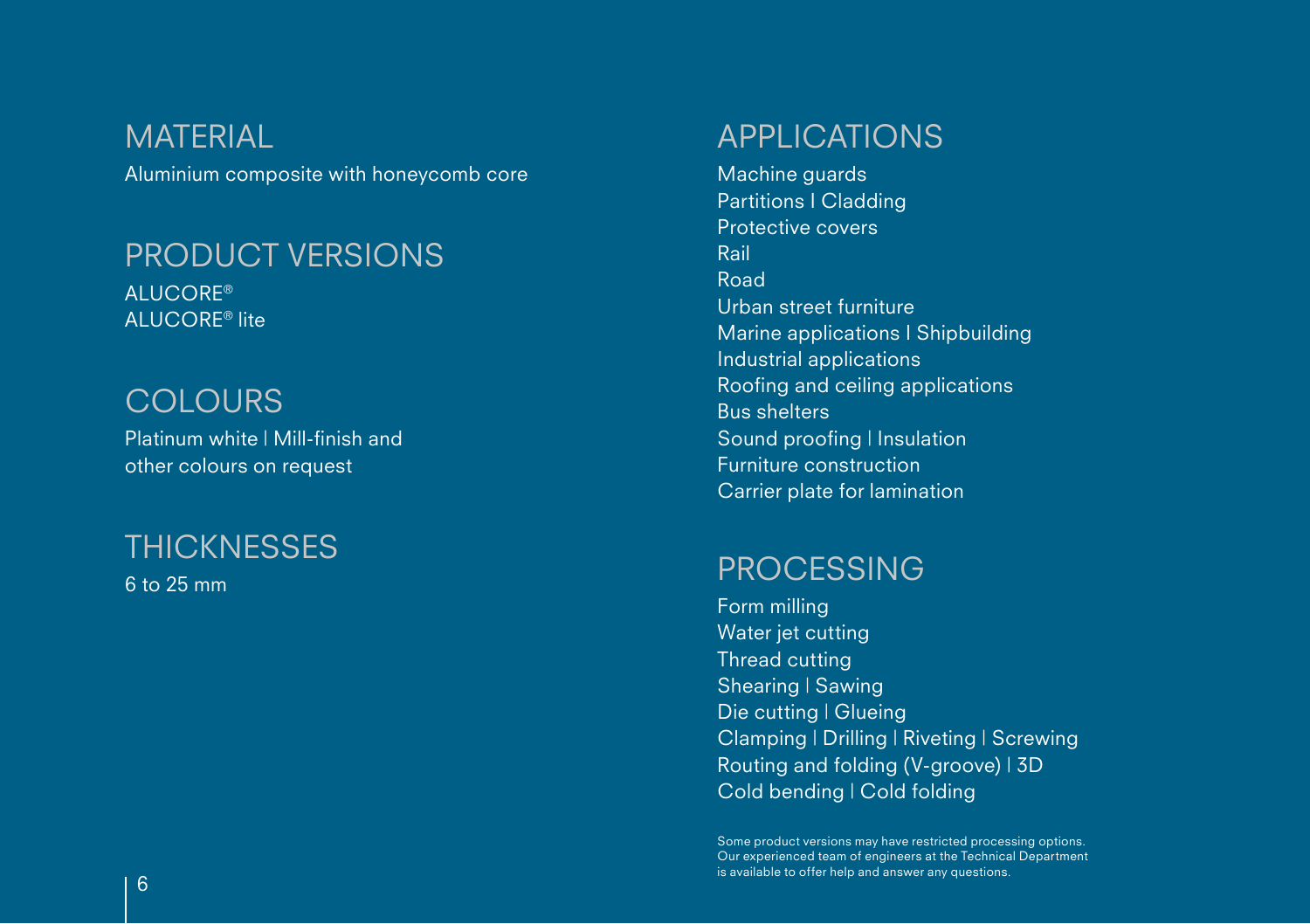#### MED approved ALUCORE® ALUCORE® lite

# **ALUCORE®**

#### PRODUCT

ALUCORE®, an composite panel consisting of two aluminium cover layers and an aluminium honeycomb core, is a versatile material for applications in the transport and industry sector. It is characterized by its lightweight, high rigidity, optimum flatness, good formability and a wide variety of different thicknesses and formats.

ALUCORE® is a popular choice for both outdoor and indoor applications in shipbuilding because composite panels are easily processed to create partition walls, doors and ceilings with optimum strength values.

#### THE HONEYCOMB PANEL AMONGST ALUMINIUM COMPOSITE PANELS.

ALUCORE® composite panels are the ideal material for special interior fittings, wall and ceiling claddings, truck superstructures, as well as door and flap systems in the rail and road vehicle manufacturing sector.

The product version ALUCORE® lite is perfectly suited as a lightweight base panel to add further laminates for shipbuilding as well as for transport and industrial applications. ALUCORE® lite offers excellent value for money with known quality and processing possibilities.

ALUCORE® and ALUCORE® lite are MED-approved for the shipbuilding industry and meet the requirements for rail vehicles according to EN 45545-2 for R1, R7 and R17 (HL3).

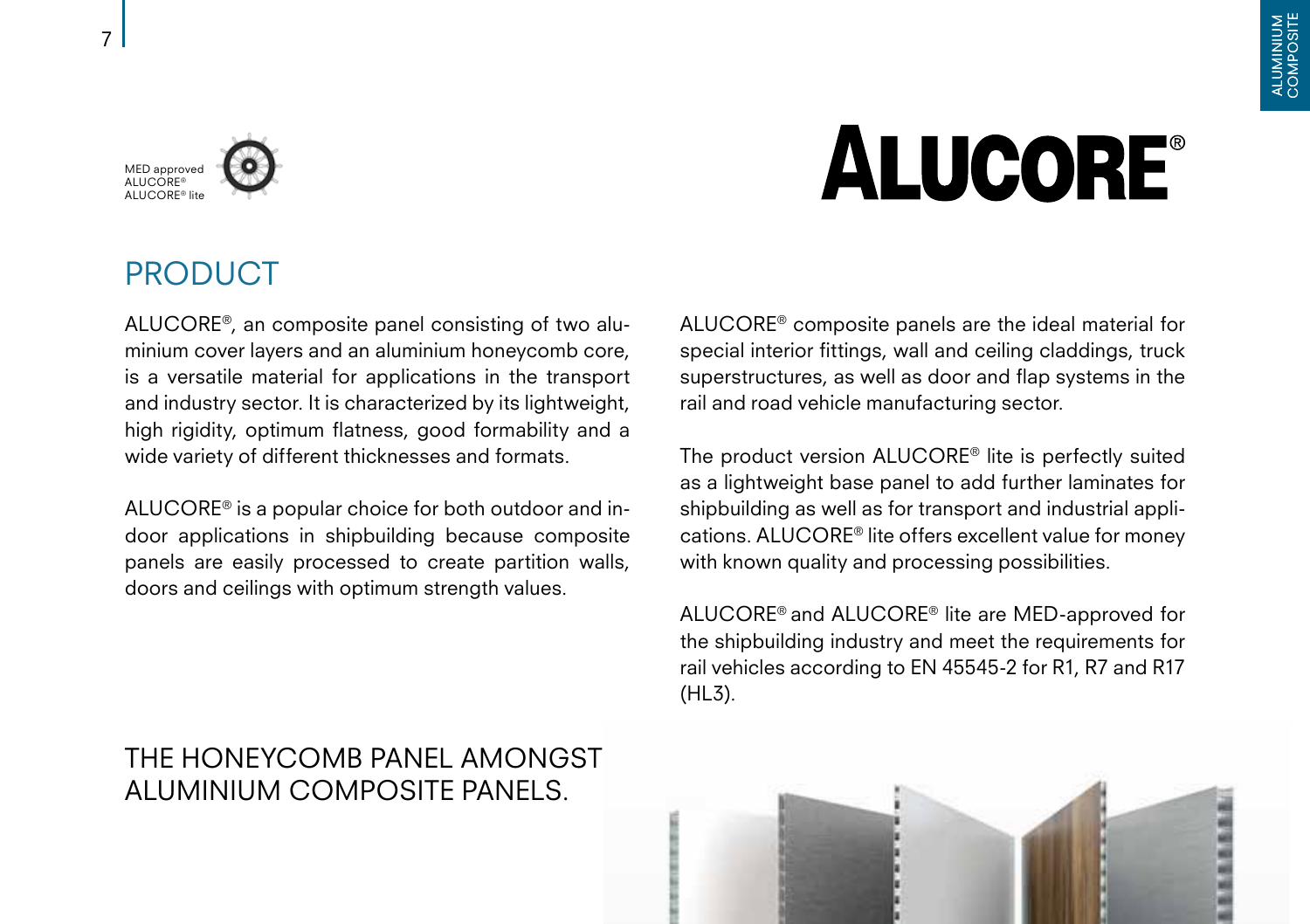#### **MATERIAL**

Aluminium composite with a flame-retardant mineral or a non-combustible mineral core

#### PRODUCT VERSIONS

ALUCOBOND® PLUS ALUCOBOND® A2

#### **COLOURS**

UNI | METALLIC | SPECTRA | SPARKLING | NATURAL | ANODIZED LOOK | TERRA | URBAN | ROCCA | VINTAGE | ALUCOBOND® LEGNO | DESIGN

#### **THICKNESSES**

4 mm 3 and 6 mm on request

#### APPLICATIONS

Machine guards Partitions I Cladding Protective covers Rail | Road | Urban street furniture Marine applications I Shipbuilding Industrial applications Roofing and ceiling applications Shower cabins I Sanitary ware Bus shelters Furniture construction | Carrier plate for lamination

#### PROCESSING

Form milling Water jet cutting Shearing | Sawing | Die cutting Glueing | Clamping Drilling | Riveting | Screwing **Welding** Routing and folding (V-groove) | 3D Cold bending | Cold folding Engraving (laser/graver) Embossing

Some product versions may have restricted processing options. Our experienced team of engineers at the Technical Department is available to offer help and answer any questions. <sup>8</sup>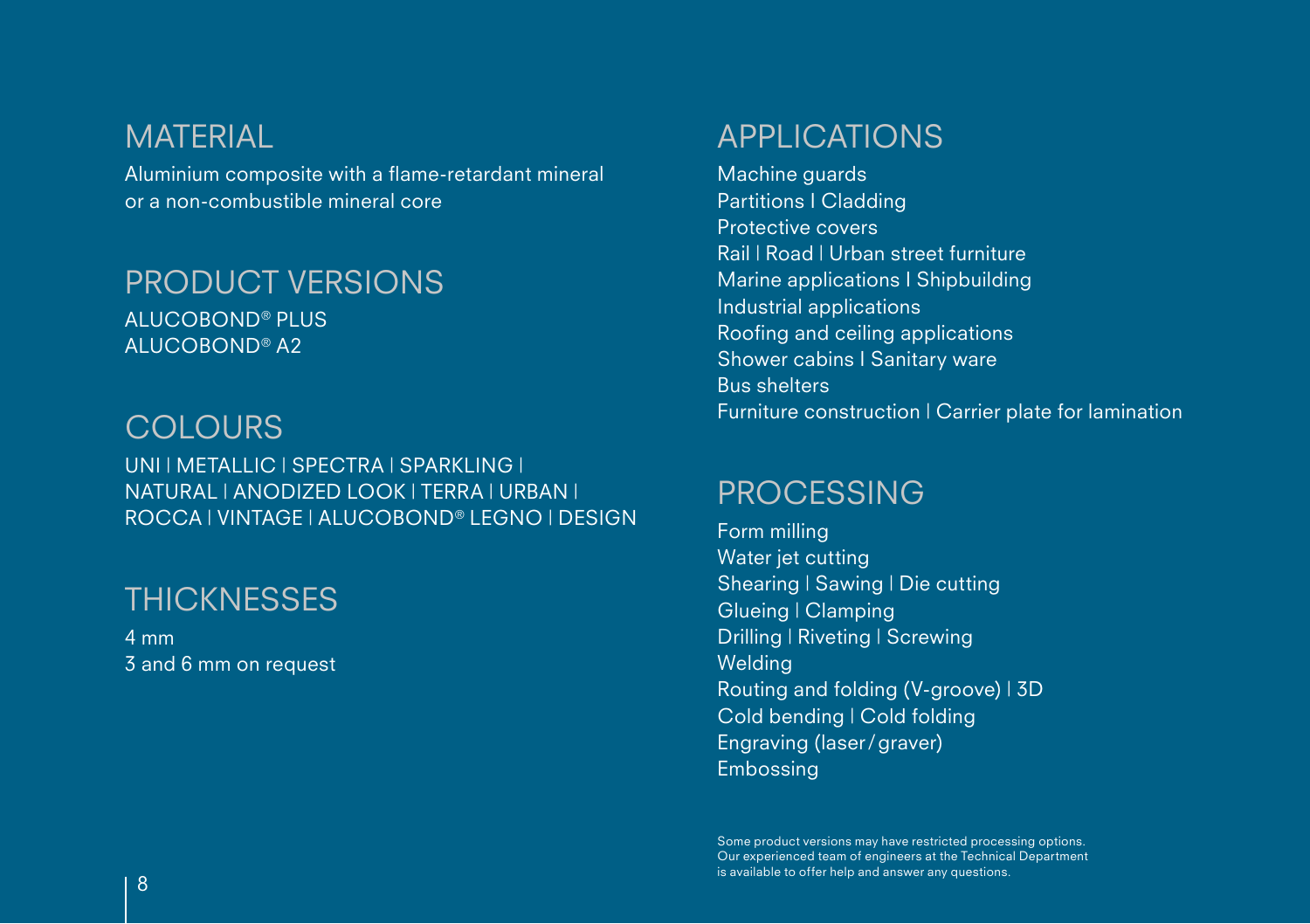

9

# **ALUCOBOND®**

#### PRODUCT

ALUCOBOND® is the original aluminium composite panel consisting of two aluminium cover layers and a flame-retardant, mineral (ALUCOBOND® PLUS) or a non-combustible, mineral (ALUCOBOND® A2) core.

ALUCOBOND® is characterized by the combination of formability, flatness, rigidity and resistance to weathering. Even large format ALUCOBOND® panels demonstrate an impressive strength-to-weight ratio due to their composite structure.

Thanks to easy processing options, the areas of application for ALUCOBOND® are extremely diverse and include vehicle construction, shipbuilding, rail vehicle construction or industrial applications such as machinery casing, clean room technology and lift construction – the opportunities are numerous.

ALUCOBOND® PLUS has MED approval for shipbuilding. Both ALUCOBOND® PLUS and ALUCOBOND® A2 meet the requirements for rail vehicles according to EN 45545-2 for R1, ALUCOBOND® PLUS additonally for R7 and R17 (HL3).



#### ALUCOBOND® – NEXT & BEYOND.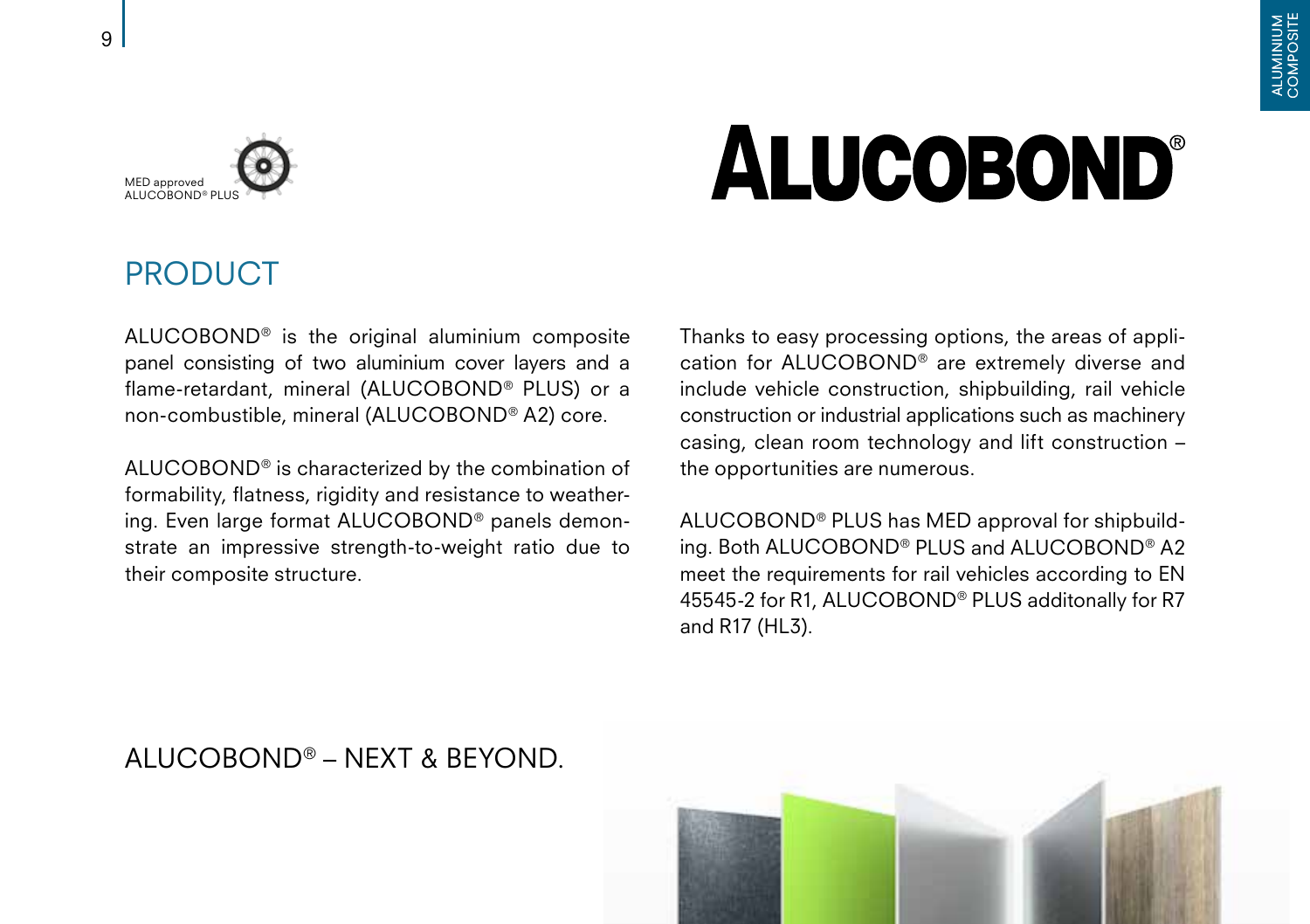#### MATERIAL

Aluminium composite with polypropylene core

#### **COLOURS**

Aluminium | White | Other colours on request

#### **THICKNESSES**

1.2 and 2 mm

#### APPLICATIONS

Machine cladding Interior linings (Bus, Caravan, Mobile Homes) Service trolleys in the plane

#### PROCESSING

Digital printing Contour milling Water jet cutting Shearing | Sawing | Die cutting **Glueing** Drilling | Riveting | Screwing Folding (V-groove) | 3D Cold bending I Cold folding Hinge joint routing (bending cycles) Embossing

Some product versions may have restricted processing options. Our experienced team of engineers at the Technical Department is available to offer help and answer any questions.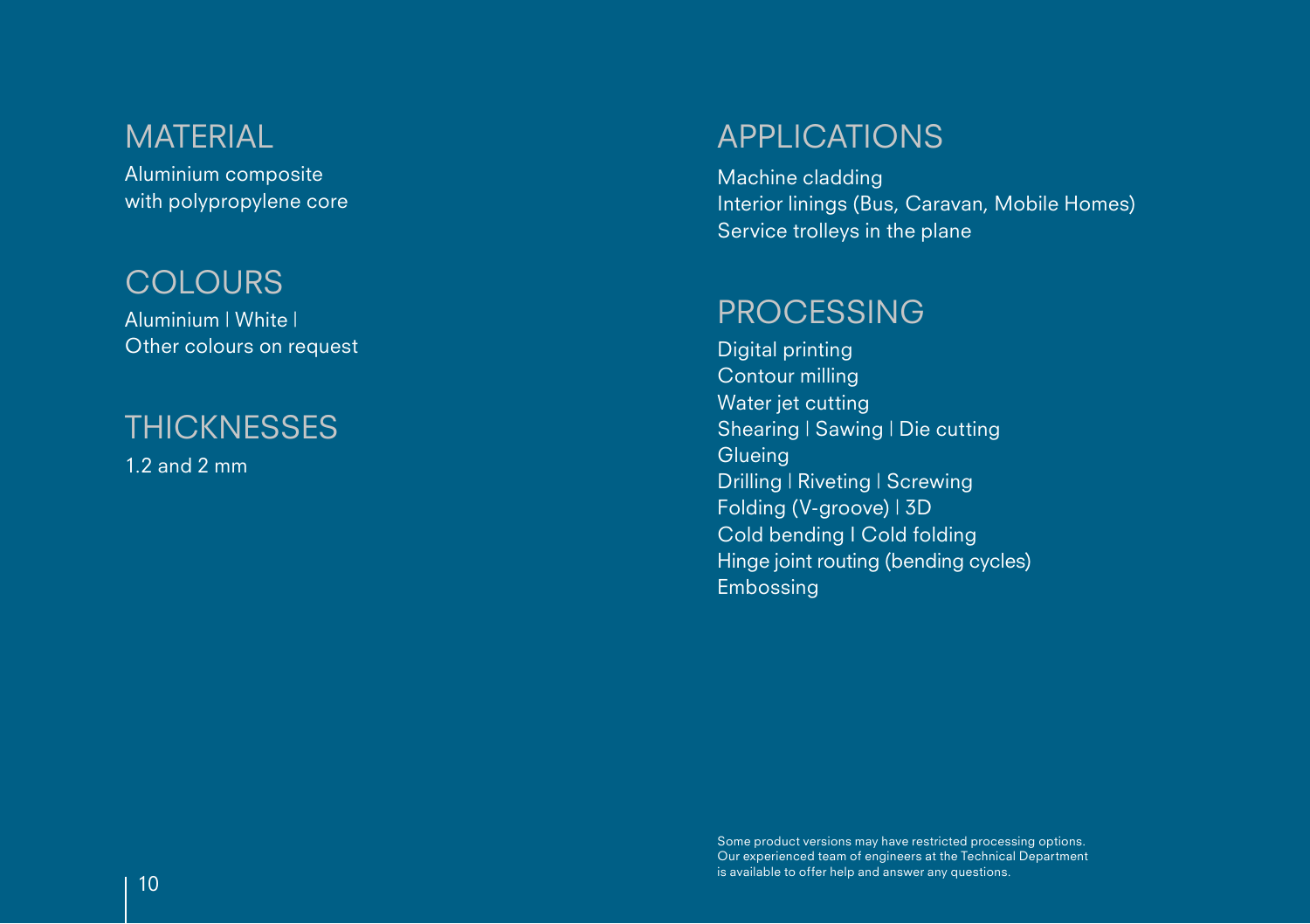# **HYLITE®**

#### PRODUCT

HYLITE® is an aluminium composite panel with a polypropylene core and aluminium cover layers.

HYLITE®, the world's thinnest composite panel with thicknesses of 1.2 mm and 2 mm, offers another special feature: the panel's core material can provide a hinge function, which withstands repeated bending without damage. This function is achieved by milling grooves at the same position into both outer aluminium skins. RWTÜV testing has shown that the hinge application is unimpaired even after 80.000 bends.

Creative design options for transportation as well as for industry applications can be created with HYLITE® using a variety of processing techniques. Individual 3-D applications can be achieved by contour

cutting, forming or other standard means of processing aluminium composite panels. Even when used on large surface areas, HYLITE® is lightweight and its dimensional stability is excellent.

#### LIGHTNESS IN ALU-LOOK.

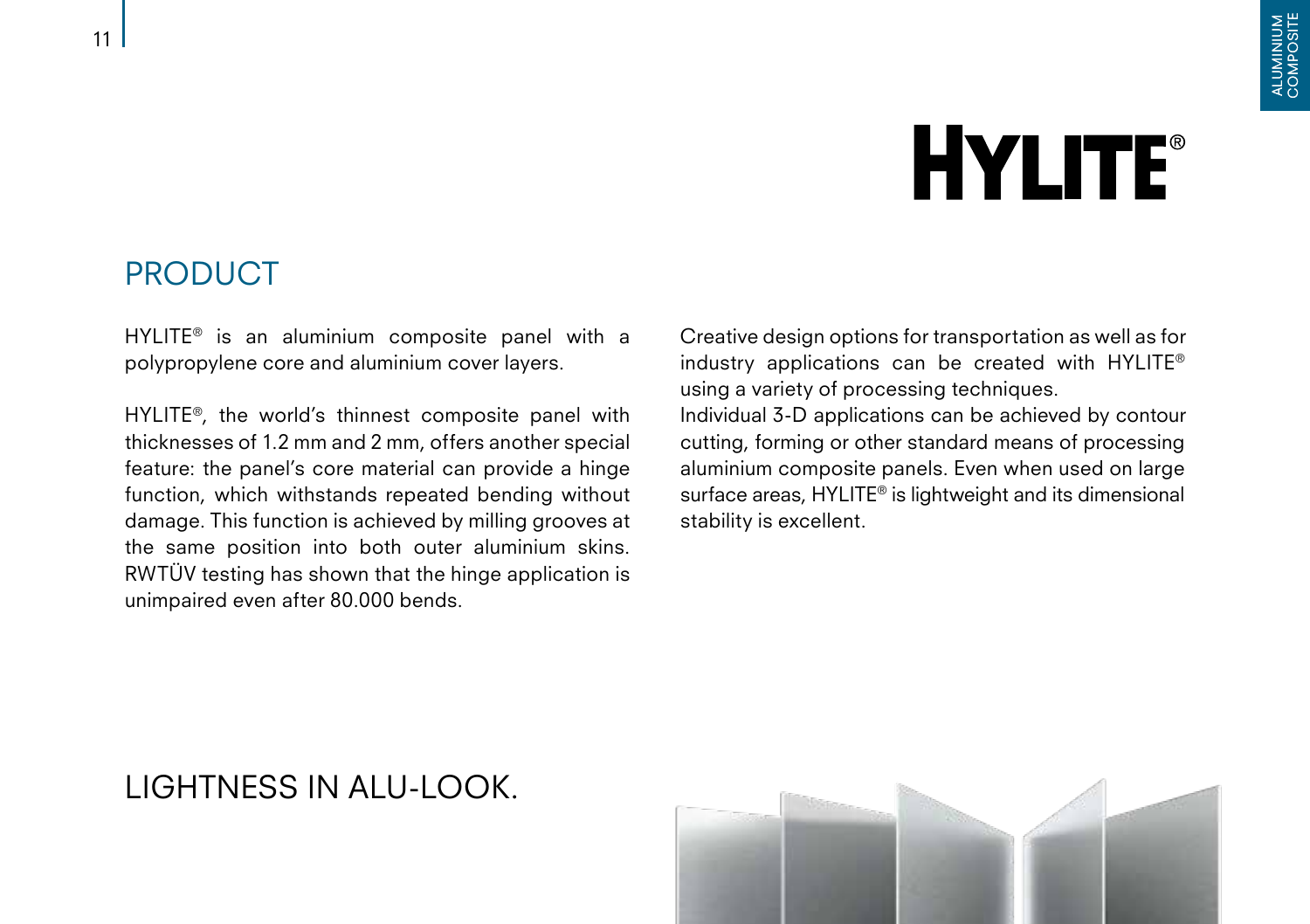#### MATERIAL

Aluminium composite with polyurethane foam core (PUR)

#### **COLOURS**

Furniture construction White | Other colours on request

#### **THICKNESSES**

5 and 10 mm

#### APPLICATIONS

Machine guards Partitions I Cladding Rail Road Roofing and ceiling applications Air ducts

#### PROCESSING

Laminating I Mounting Cutting I Plotting Form milling | Sawing **Glueing** Drilling | Screwing Routing and folding (V-groove) | 3D

Some product versions may have restricted processing options. Our experienced team of engineers at the Technical Department is available to offer help and answer any questions. <sup>12</sup>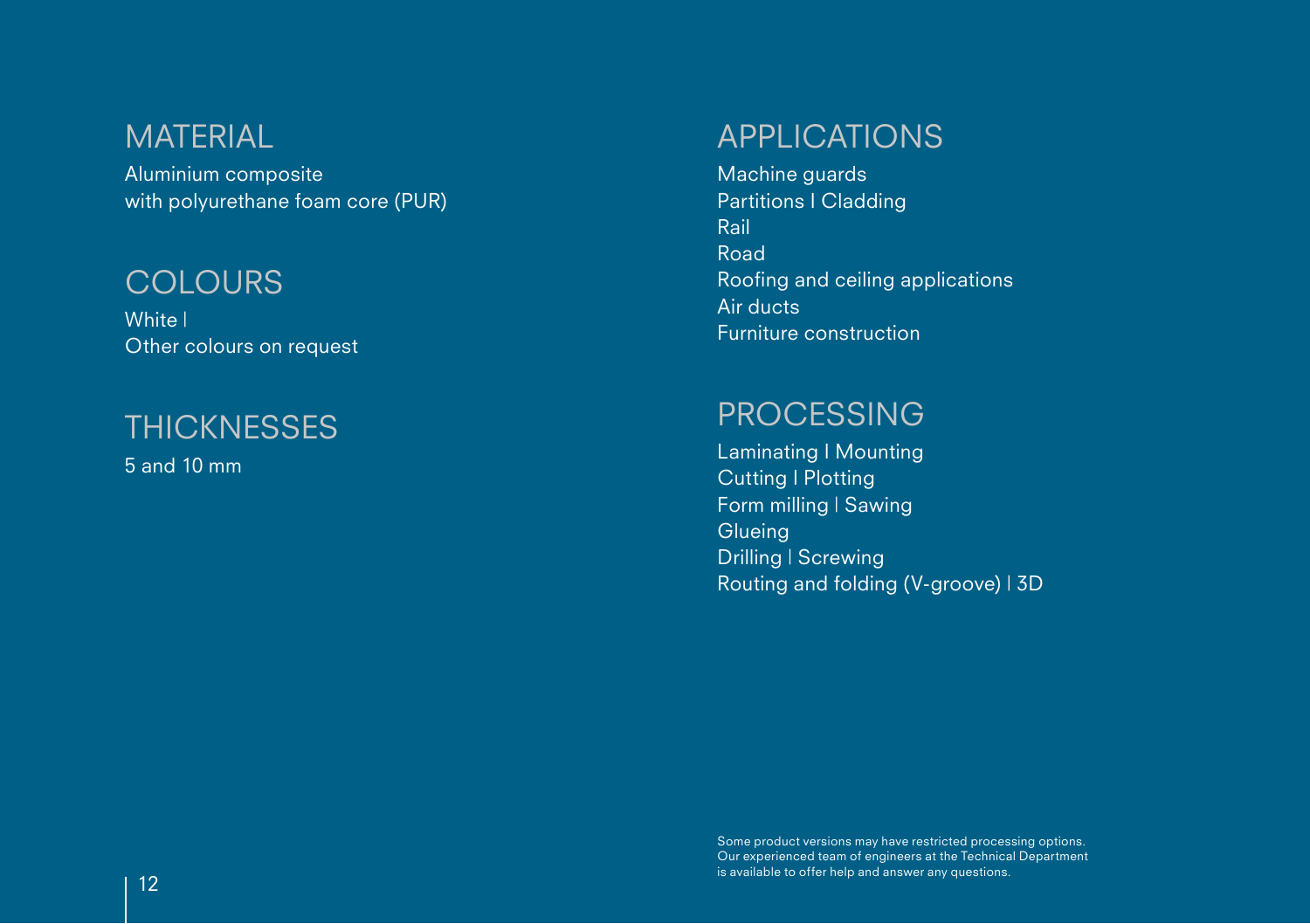### **KAPA**tech

#### PRODUCT

KAPA®tech, an innovative lightweight sheet featuring a unique composition of a polyurethane foam core and aluminium cover layers, combines lightweight with rigidity.

Thanks to the lacquered aluminium cover layers and a temperature and moisture-resistant core, KAPA®tech is the first KAPA® sheet for both indoor and outdoor applications.

KAPA®tech is not only suitable for outdoor use – one of the product's main advantages is its fire classification:

It is flame retardant and qualifies as "difficult-to-ignite".

KAPA®tech also complies with the requirements for use in rail vehicles according to EN 45545-2 for R1 (HL3).

KAPA®tech offers excellent properties for diverse applications in the transport sector, for industrial applications as well as for furniture and interior design.

INNOVATIVE PRODUCT WITH UNIQUE PROPERTIES: LIGHTWEIGHT – STRONG – FIRE RATED.

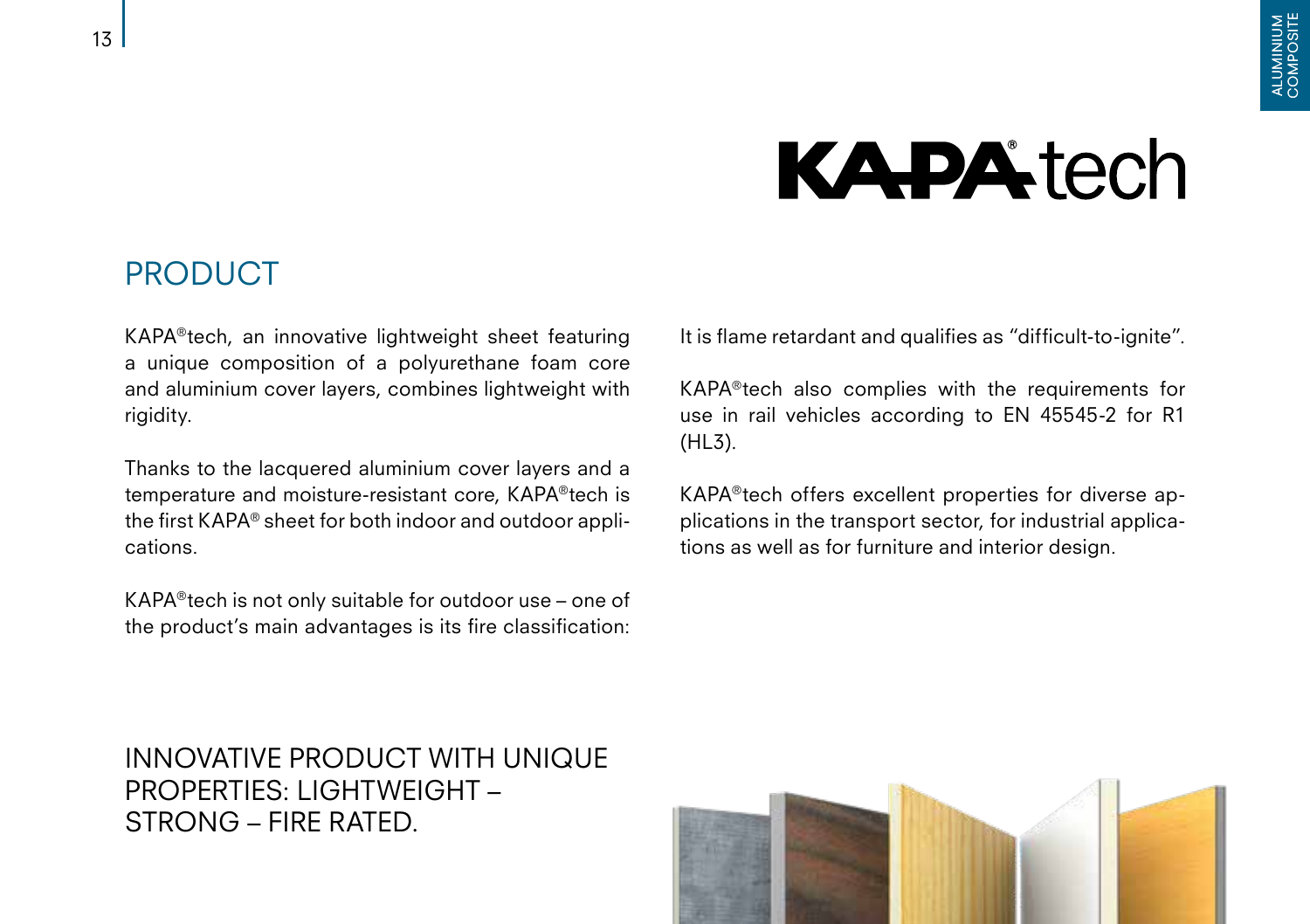#### MATERIAL

Lightweight foamboard with polyurethane foam core (PUR)

#### PRODUCT VERSIONS

KAPA®inlay KAPA®protect KAPA®iso

#### **COLOURS**

KAPA®inlay: Beige KAPA®protect and KAPA®iso: Grey

#### THICKNESSES Cutting I Plotting

KAPA®inlay: 3 to 20 mm KAPA®protect: 5, 8 and 10 mm KAPA®iso: 3.5 and 6 mm Other thicknesses on request

#### APPLICATIONS

KAPA®inlay: Road Industrial applications Furniture construction Carrier plate for lamination

KAPA®protect: Protective covers | Edge protection Packaging board for transport protection

KAPA®iso: Transport packaging with excellent insulation properties

#### PROCESSING

Laser cutting | Form milling Water jet cutting Shearing | Sawing | Die cutting | Glueing Clamping | Drilling | Riveting | Screwing

Some product versions may have restricted processing options. Our experienced team of engineers at the Technical Department is available to offer help and answer any questions. <sup>14</sup>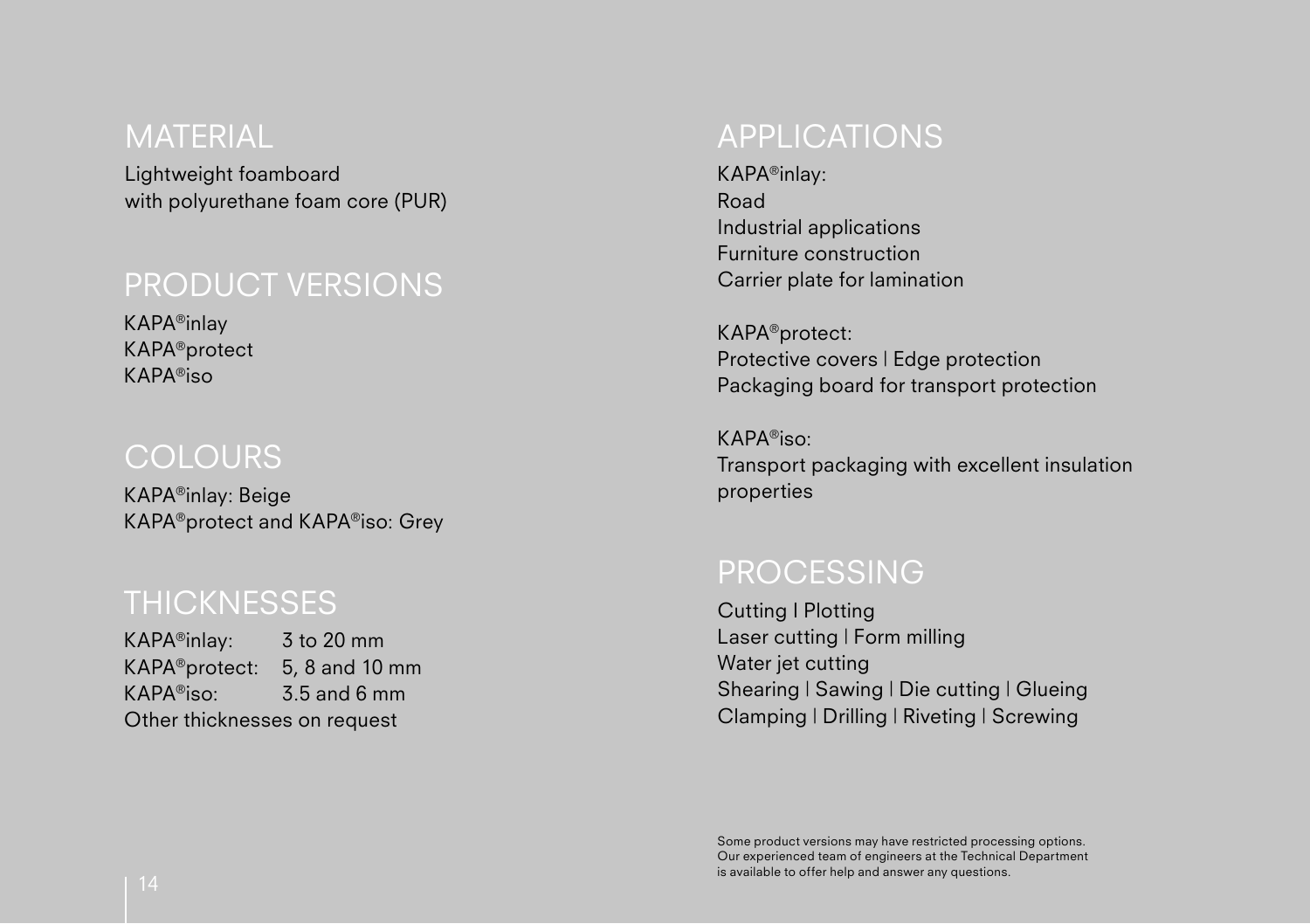#### **KAPA:** inlay KAPA: protect KAPA: iso

### PRODUCT

KAPA® is a high-quality lightweight foamboard with a polyurethane foam core and individual composite cover layers. The technology used for foaming the core between the two outer layers is exclusive to KAPA® and unique worldwide.

KAPA®inlay and KAPA®protect are lightweight foamboards with a closed-cell polyurethane foam core and both-sides polyester nonwoven composite surface layers. KAPA®inlay is also used as a base panel for CPL, HPL, metal, plastic and GRP coatings in addition to applications for furniture and interior design purposes.

KAPA®protect is a versatile foamboard for packaging and protecting products such as coils and tubes (litho coils, metal, paper and plastic film rolls) during transport and for use as edge protection.

КАРА

KAPA®iso is a lightweight foamboard with a polyurethane foam core and both-sides metallised composite film. It is the ideal material for die-cut transport packaging in a variety of formats with excellent insulating properties (hot and cold) for a period of 12 to 24 hours.

#### SOPHISTICATED TECHNOLOGY.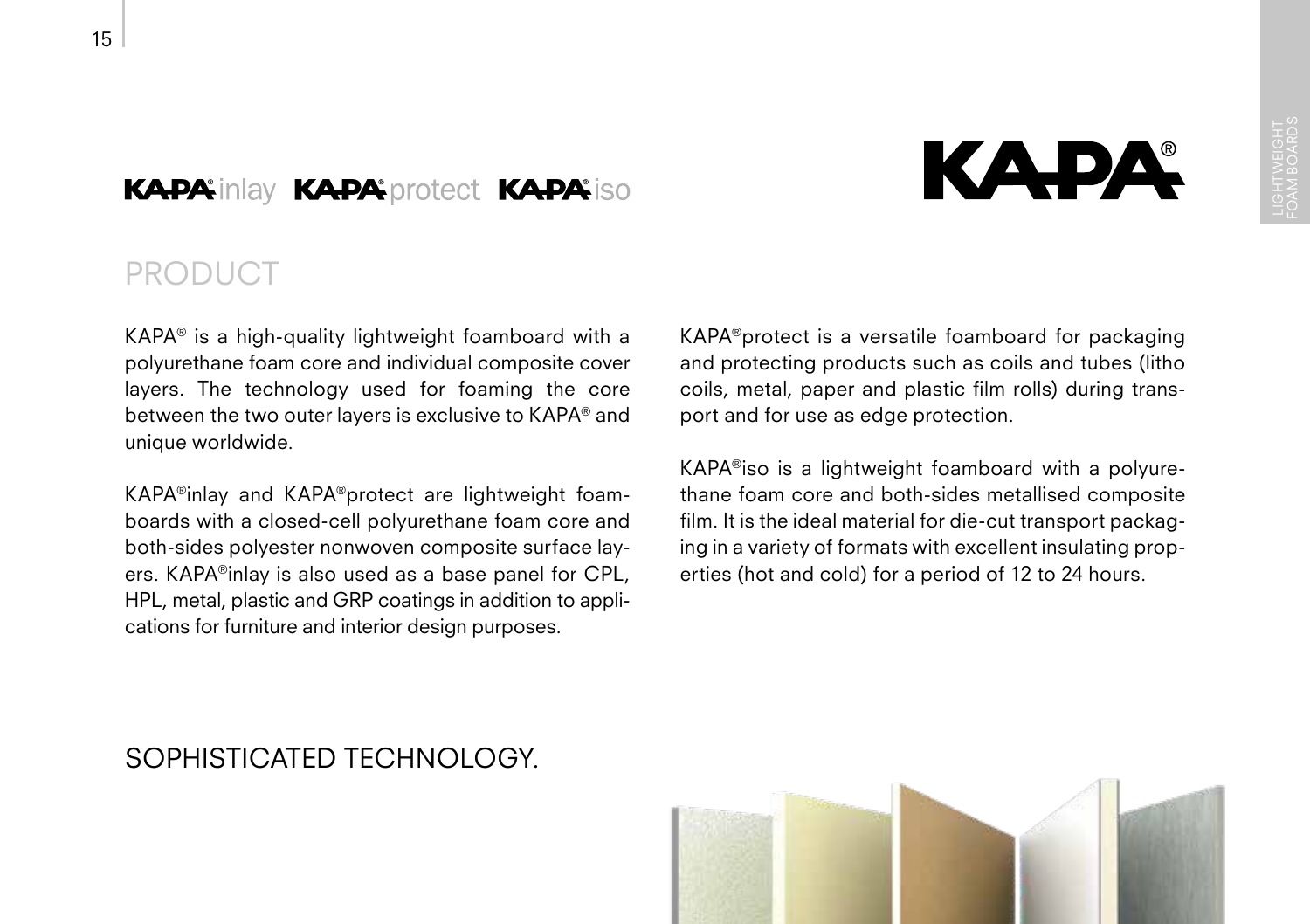#### MATERIAL

PC (Polycarbonate)

#### PRODUCT VERSIONS

IMPEX® (Standard) IMPEX® UVP IMPEX® HC

#### **COLOURS**

Clear transparent | Opal/White | Brown | Other opaque, translucent colours and patterned surfaces (Prismatic, Impala, Haircell) with or without UV protection available on request

#### **THICKNESSES**

1 to 20 mm

#### APPLICATIONS

Machine guards Partitions I Cladding Road Urban street furniture Marine applications I Shipbuilding Industrial applications Shower cabins I Sanitary ware Furniture construction

#### **PROCESSING**

Cutting I Plotting Form milling | Thread cutting Sawing | Die cutting | Glueing | Drilling | Screwing Routing and folding | 3D Hot bending | Hot folding Thermoforming Cold bending | Cold folding Engraving (laser/graver) **Tempering** Polishing

Some product versions may have restricted processing options. Our experienced team of engineers at the Technical Department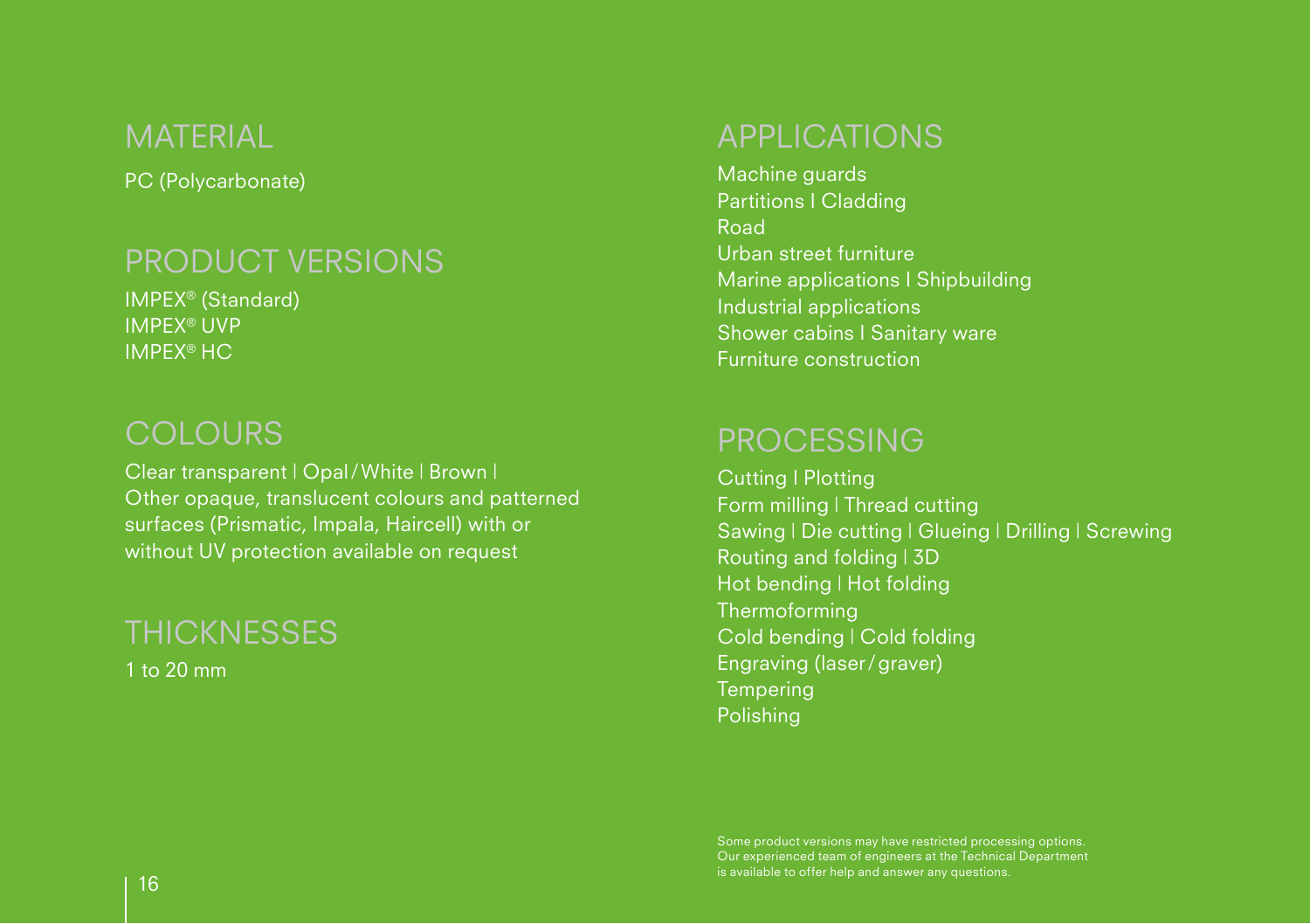### **NIMPEX®**

#### PRODUCT

IMPEX® stands for a wide range of large format, extruded, virtually unbreakable polycarbonate sheets with excellent optical and mechanical properties. The product range comprises an array of different surfaces, versions and patterns. The high quality sheets are extremely impact resistant, which means they can provide comprehensive solutions for both indoor and outdoor use.

IMPEX® UVP with UV protection on both sides and excellent resistance to weathering is especially suitable for use outdoors.

IMPEX® HC are UV-protected polycarbonate sheets with a one- or both sides abrasion resistant coating and a good impact resistance, which makes them especially suitable for flat indoor and outdoor applications.

#### EXTRUDED POLYCARBONATE SHEETS WITH EXCEPTIONAL CHARACTERISTICS.

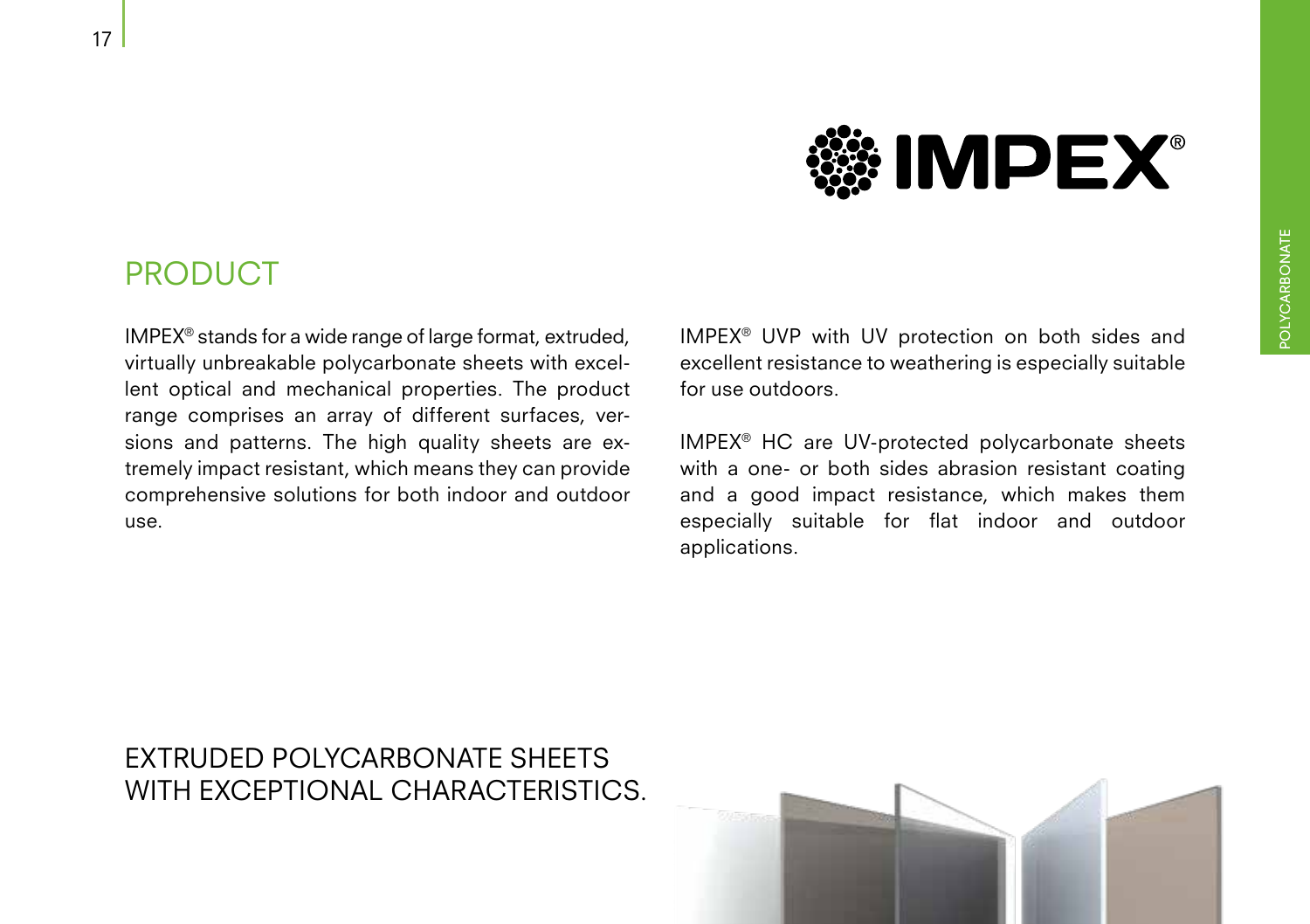#### MATERIAL

PC (Polycarbonate)

#### **COLOURS**

Clear transparent | Opal | Bronze | Swimming pool covers Other colours on request

#### **THICKNESSES**

Variety of different profile designs: 4/2 w | 6/2 w | 8/2 w | 10/2 w | 10/4 w | 16/3 w 16, 20, 25 Diamond

#### APPLICATIONS

Partitions I Cladding Roofing and glazing for carports, patios, conservatories and pergolas **Skylights** Greenhouses

#### PROCESSING

Sawing | Glueing | Drilling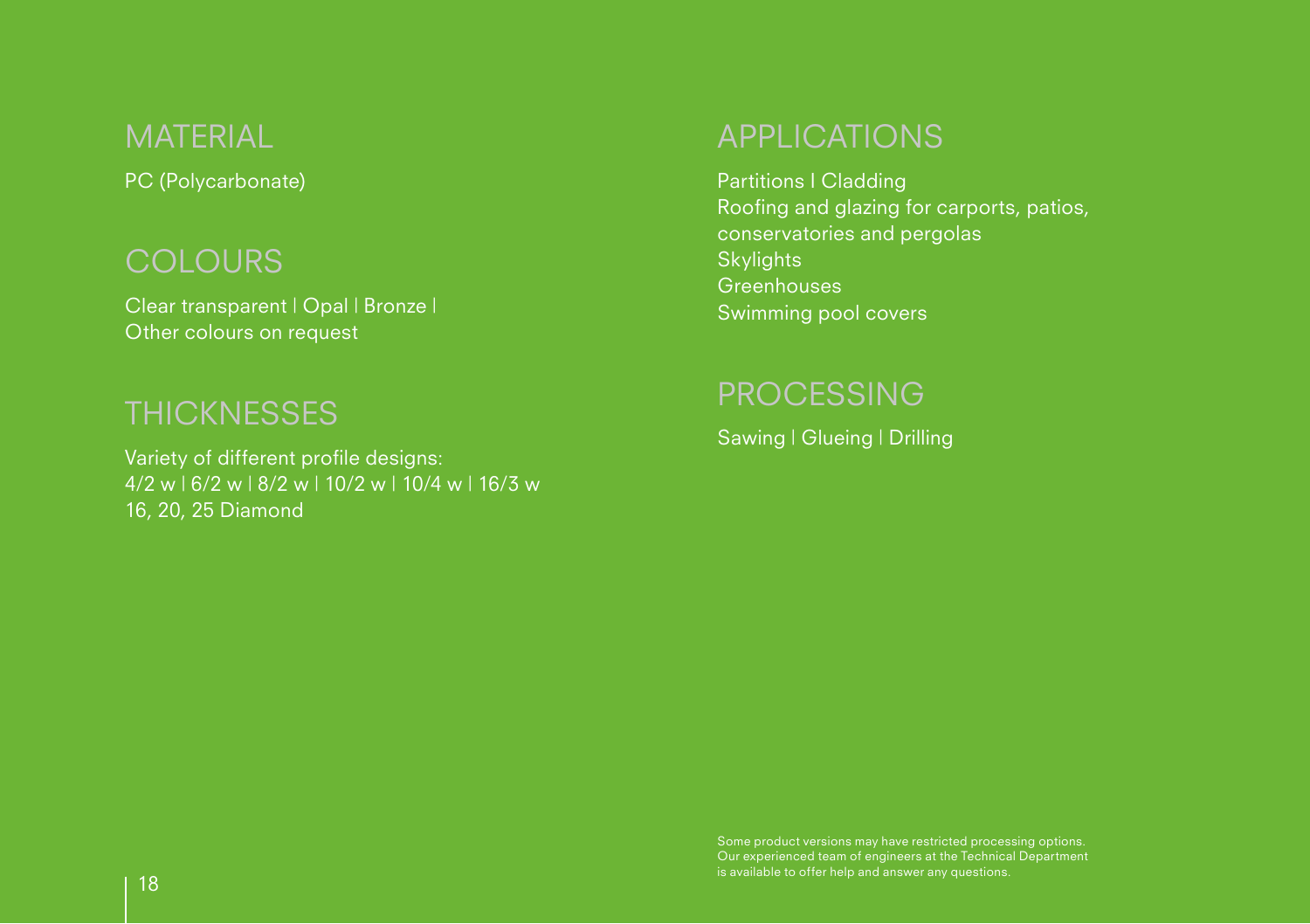### **SOMPEX MULTIWALL**

#### PRODUCT

IMPEX® MULTIWALL are extruded, multi-wall polycarbonate sheets which are virtually unbreakable. The particular benefits offered by the sheets are their lightweight, excellent optical properties, high impact resistance and very good resistance to weathering. They also have insulating properties for cold and hot.

IMPEX® MULTIWALL is suitable for a variety of different indoor and outdoor applications. The standard range includes the colours clear, opal and bronze in different profile design versions.

#### EXTRUDED MULTIWALL POLYCARBONATE SHEETS WITH HIGH IMPACT RESISTANCE.

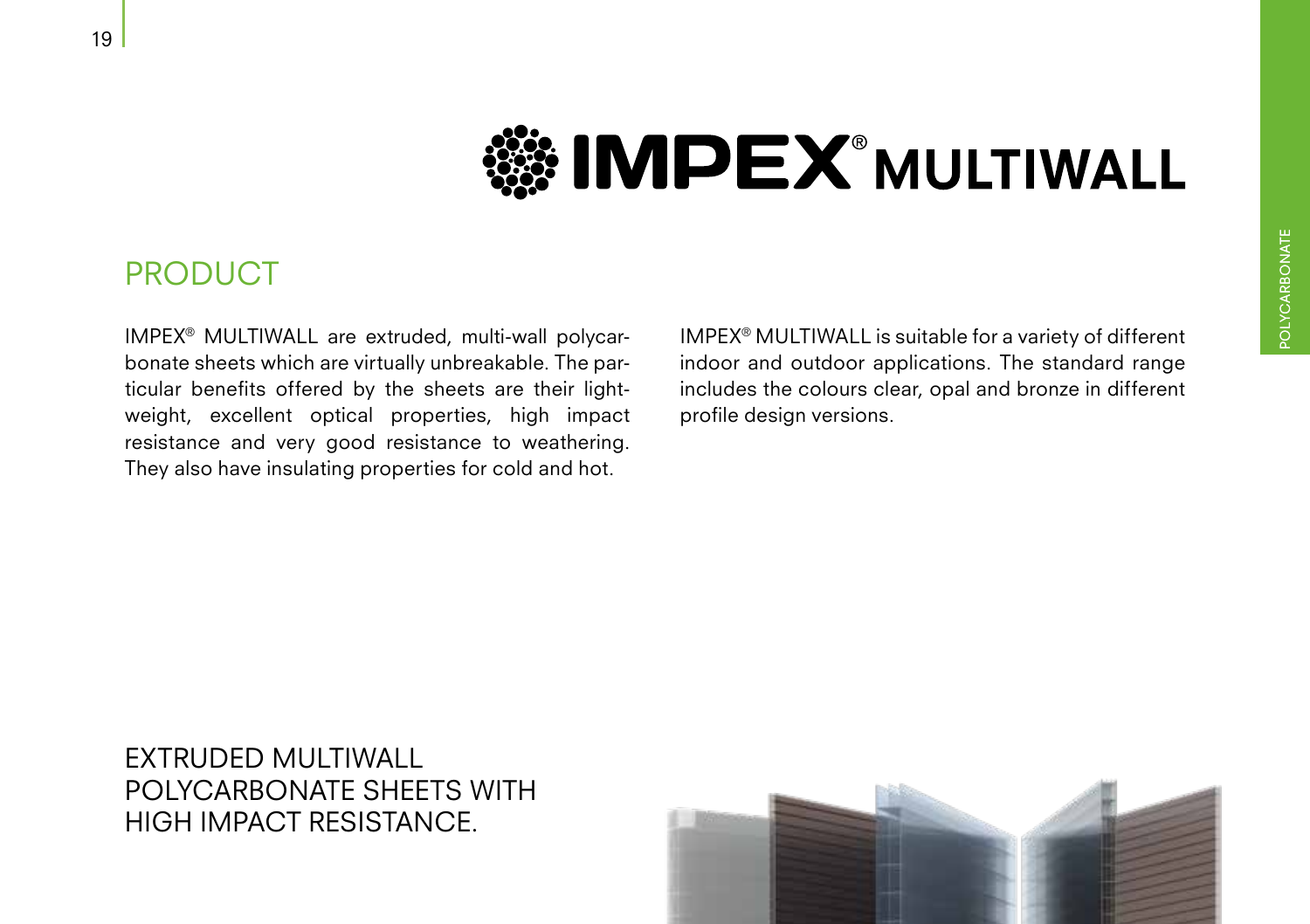#### PS (Polystyrene) **MATERIAL**

#### **COLOURS**

Clear transparent | Clear transparent with PROCESSING anti-reflective on one side | Variety of translucent and opaque colours as well as different patterns available on request

#### **THICKNESSES**

0.85 to 5 mm

#### APPLICATIONS

Shower cabins I Sanitary ware Lighting I Glazing

Form milling | Laser cutting Thread cutting Sawing **Glueing** Drilling **Screwing** Routing and folding | 3D Hot bending | Hot folding **Thermoforming** Engraving (laser/graver)

Some product versions may have restricted processing options. Our experienced team of engineers at the Technical Department  $\sim$  20  $\,$   $\sim$   $\,$   $\sim$   $\,$   $\sim$   $\,$   $\sim$   $\,$   $\sim$   $\,$   $\sim$   $\,$   $\sim$   $\,$   $\sim$   $\,$   $\sim$   $\,$   $\sim$   $\,$   $\sim$   $\,$   $\sim$   $\,$   $\sim$   $\,$   $\sim$   $\,$   $\sim$   $\,$   $\sim$   $\,$   $\sim$   $\,$   $\sim$   $\,$   $\sim$   $\,$   $\sim$   $\,$   $\sim$   $\,$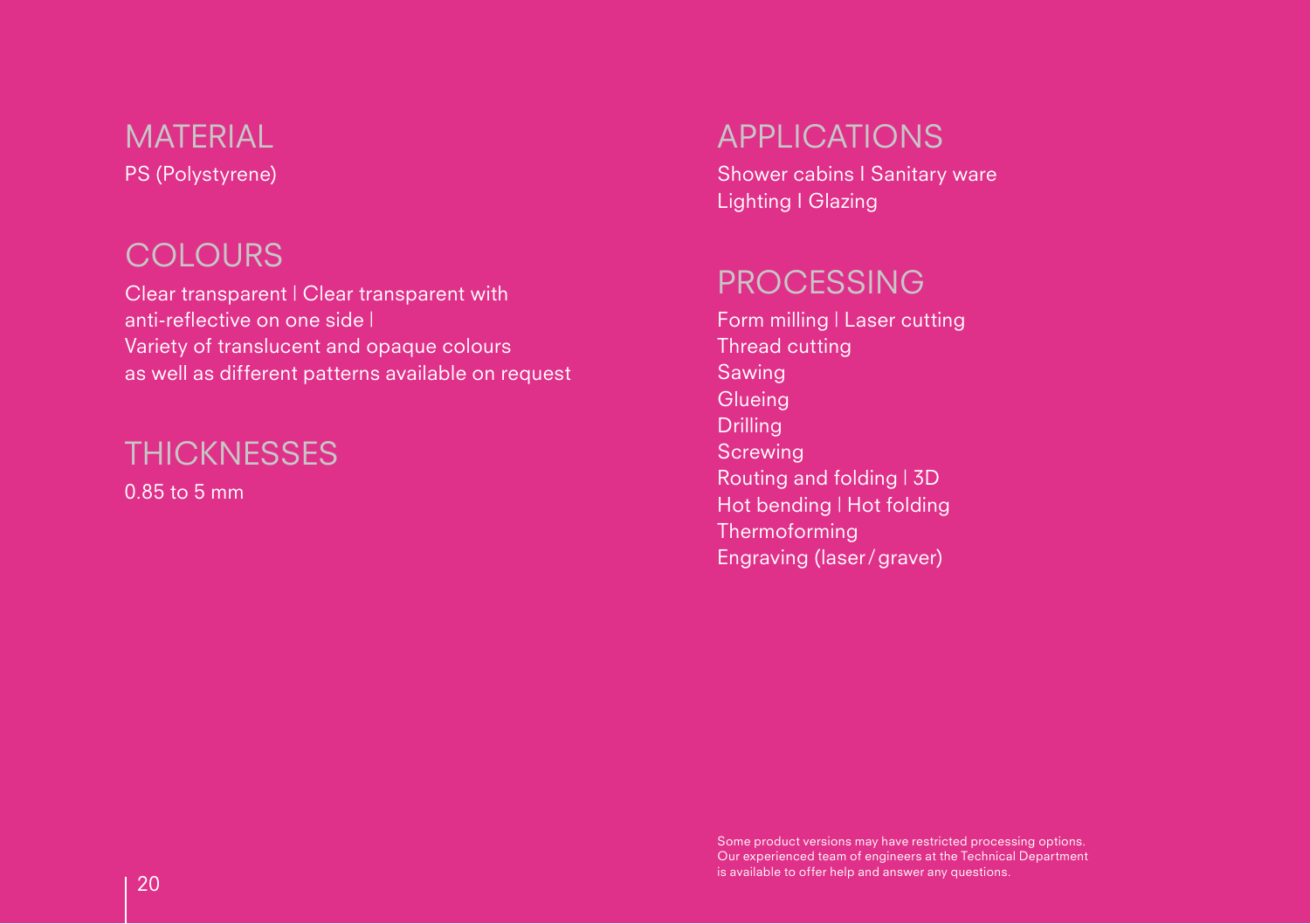

#### PRODUCT

POLYCASA® PS stands for extruded crystal polystyrene sheets which provide solutions for many indoor applications. Thanks to the extrusion process, alongside the clear transparent standard products (with or without anti-reflective), there are also a variety of colours and patterns, especially for the manufacturing of shower cabins, on offer.

POLYCASA® PS sheets are used for a number of different purposes in the sectors of sanitary ware as well as interior glazing and lighting applications.

#### VERSATILE, EFFECTIVE, ATTRACTIVE.

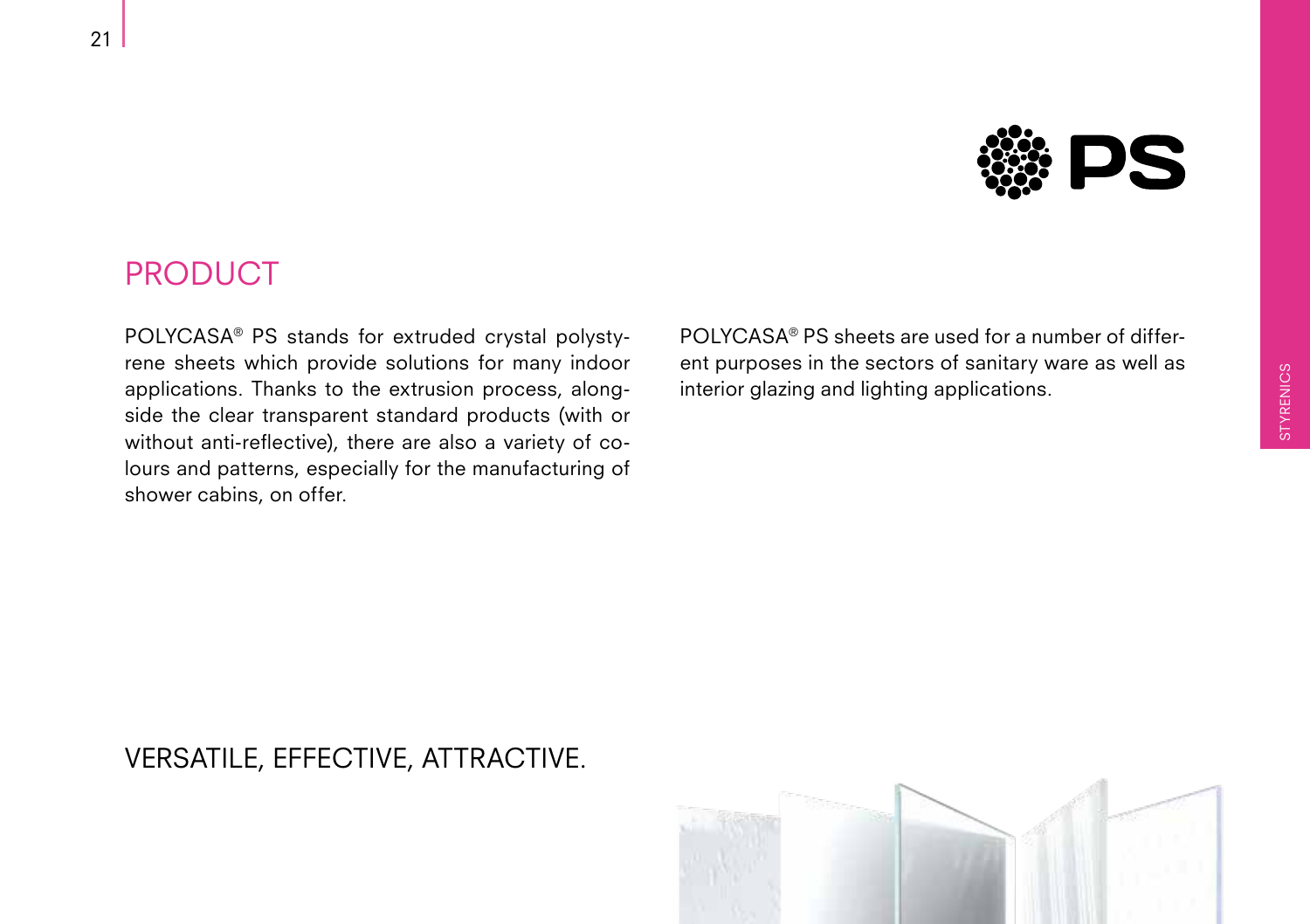#### MATERIAL

HIPS (High-Impact-Polystyrene)

#### PRODUCT VERSIONS

- P90M Co-extruded to provide a consistent low matt finish
- P91 Gloss HIPS containing a co-extruded GPPS layer for improved aesthetics and a high gloss finish
- P90S ESCR (FREON) Improved chemical resistance and low temperature performance. Especially for the refrigeration industry
- P90D ESCR (FREON) Thin gauge HIPS specifically for the furniture door market

P90F /

- P91F Suitable for use with foodstuffs
- P90SIL Standard matt HIPS with silicone additives to achieve gliding properties
- P90CD Low volume resistivity grade

#### COLOURS

#### THICKNESSES

Limitless variety of colours 1 to 6 mm

#### APPLICATIONS

Machine guards Partitions I Cladding Protective covers Shower cabins I Sanitary ware Solariums Furniture construction

#### PROCESSING

Form milling Laser cutting Water jet cutting Shearing | Sawing | Die cutting **Glueing Clamping** Drilling | Screwing Welding Hot bending | Hot folding **Thermoforming** Engraving (laser/graver) Embossing **Tempering** Polishing

Some product versions may have restricted processing options. Our experienced team of engineers at the Technical Department  $22$  is available to offer help and answer any questions.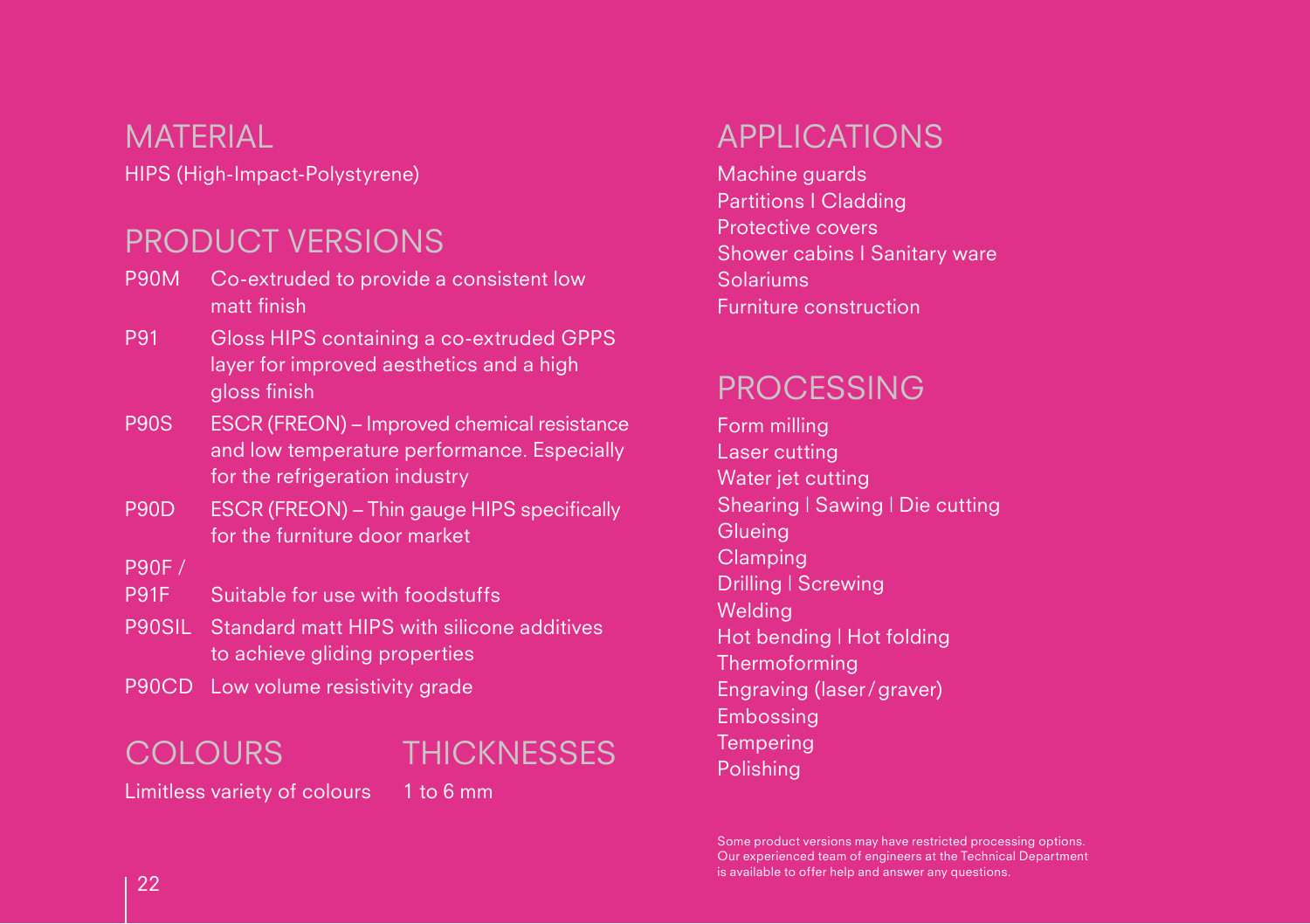### **ATHLONExtrusions<sup>®</sup>HIPS**

#### PRODUCT

ATHLON*Extrusions*® HIPS is a versatile, economic, solid thermoplastic characterised by its ease of processing in flat sheet and thermoforming applications.

ATHLON*Extrusions*® HIPS is available in an infinite range of opaque colours including special effects and can be extruded in gloss or matt. The matt versions are available in a diverse range of surface textures.

#### VERSATILE – AVAILABLE AS REELS AND SHEETS.

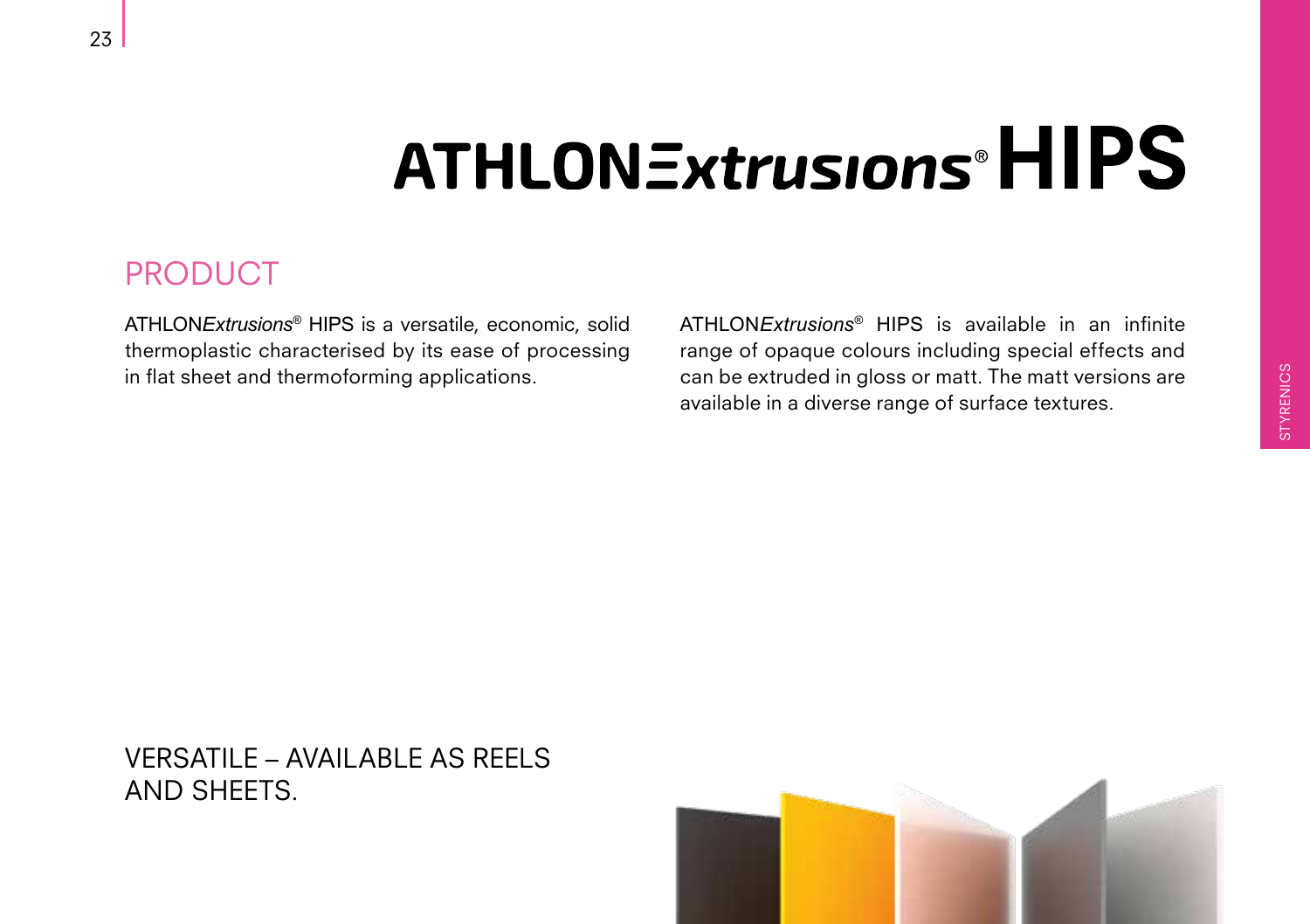HIPS (High-Impact-Polystyrene) **MATERIAL** 

#### **COLOURS**

White | Black | In matt or glossy finish | Other colours and patterns (Pinseal, Grain, Smart & Leather) available on request

#### **THICKNESSES**

0.5 to 10 mm

#### APPLICATIONS

Machine guards Partitions I Cladding Protective covers Bath panels and shower wall panels Sanitary ware Solariums Furniture construction

#### PROCESSING

Form milling Laser cutting Thread cutting Sawing **Glueing** Drilling **Screwing** Routing and folding | 3D Hot bending | Hot folding Thermoforming

Some product versions may have restricted processing options. Our experienced team of engineers at the Technical Department  $24$  is available to offer help and answer any questions.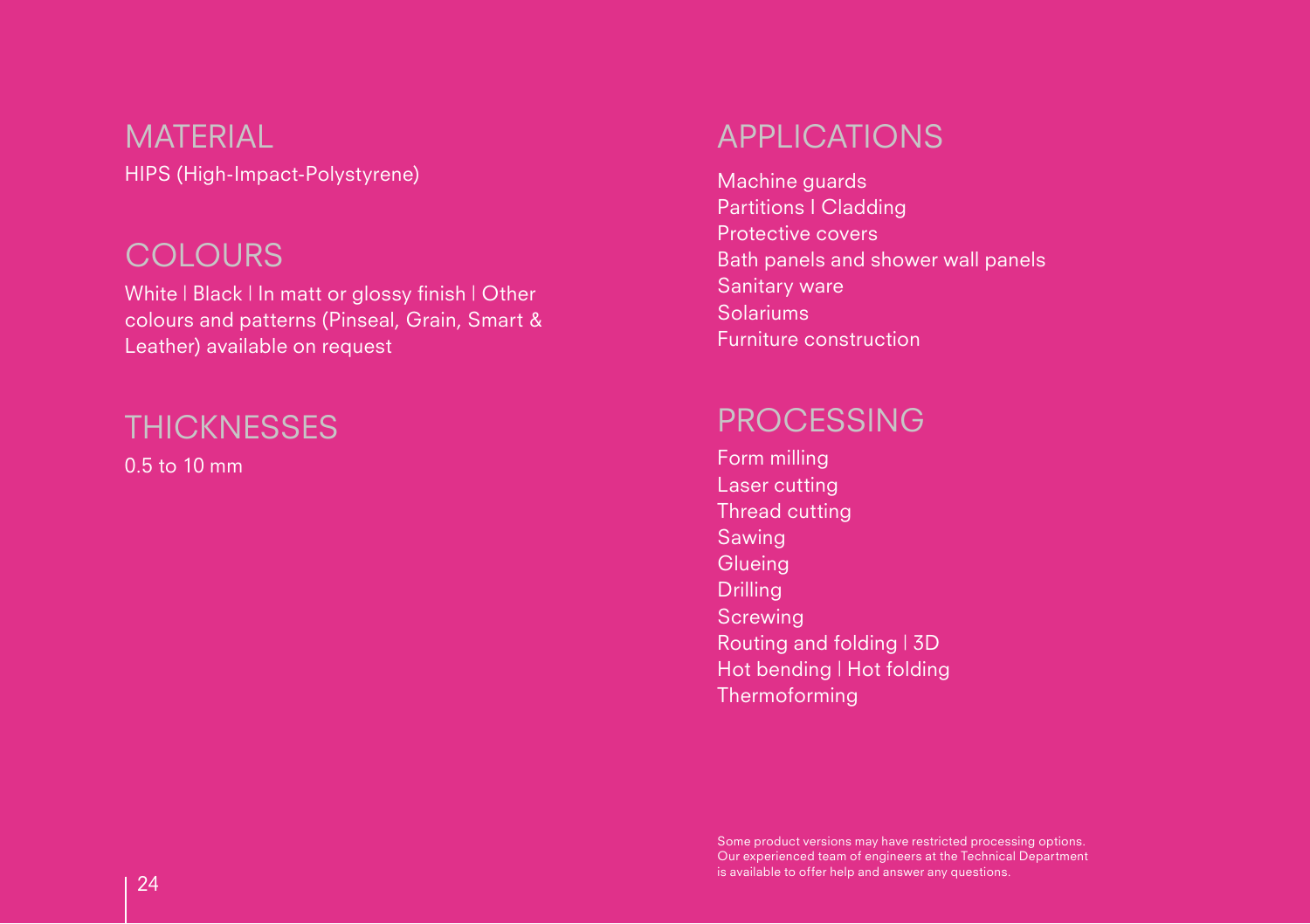

#### PRODUCT

POLYCASA® HIPS is a rubber-modified polystyrene sheet which offers enhanced impact resistance and is easy to process. The product is available with either a matt finish on both sides or with a matt finish on one side and a glossy surface on the other.

The sheets' surface quality is outstanding, they offer very good electrical insulation properties and are an excellent printing substrate. In addition, they are suitable for thermoforming.

#### ENHANCED IMPACT RESISTANCE. EASY TO CUT AND FORM.

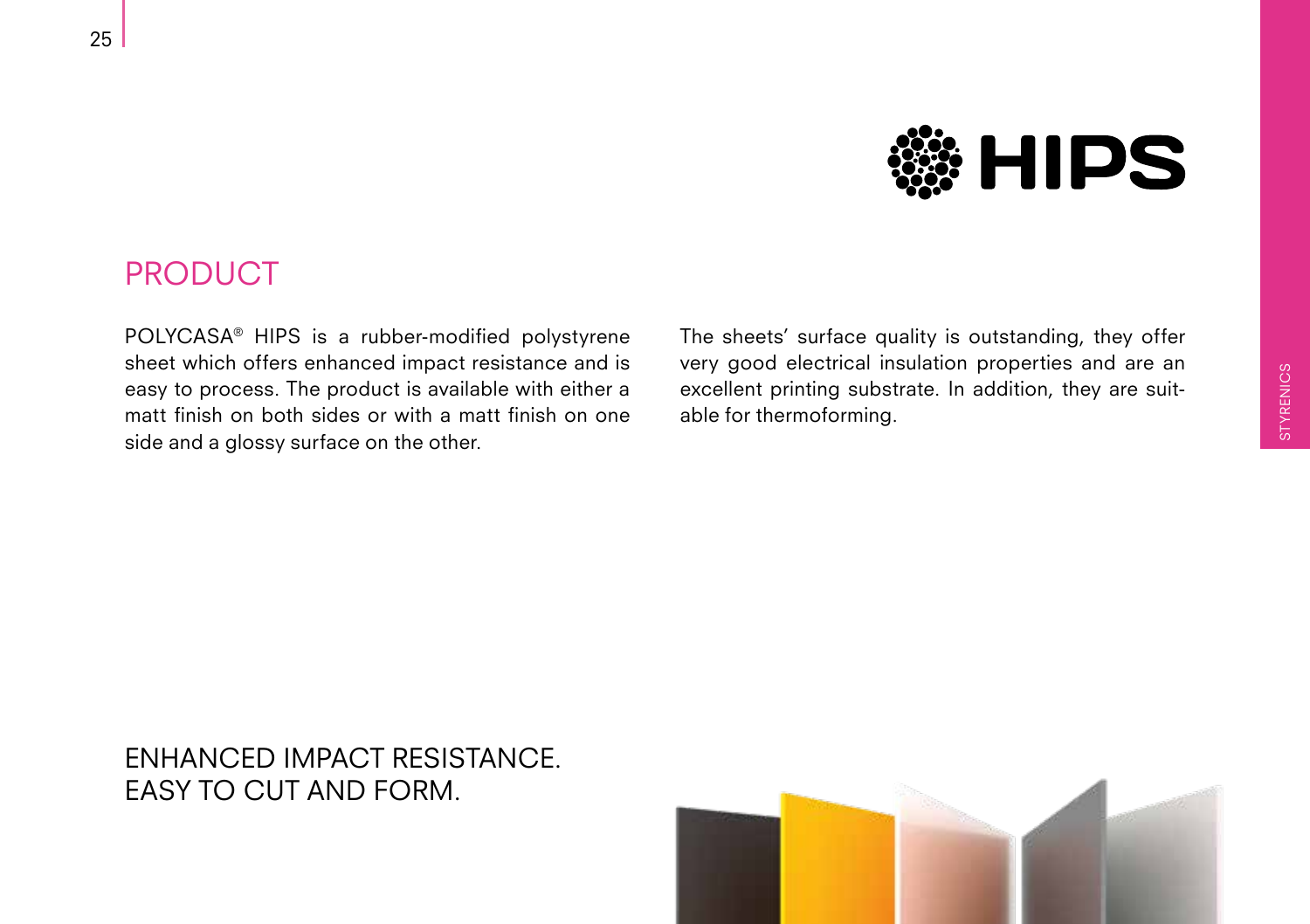SAN (Styrene-Acrylonitrile-Copolymer) **MATERIAL** 

#### **COLOURS**

Clear transparent | Translucent and opaque colours as well as various patterned surfaces available on request

#### **THICKNESSES**

1.5 to 6 mm

#### APPLICATIONS

Industrial (door) glazing Partitions I Cladding Sanitary ware Furniture construction Greenhouse glazing Partition walls

#### **PROCESSING**

Form milling Thread cutting Sawing **Glueing** Drilling **Screwing** Routing and folding | 3D Hot bending | Hot folding **Thermoforming** Cold bending | Cold folding Engraving (laser/graver)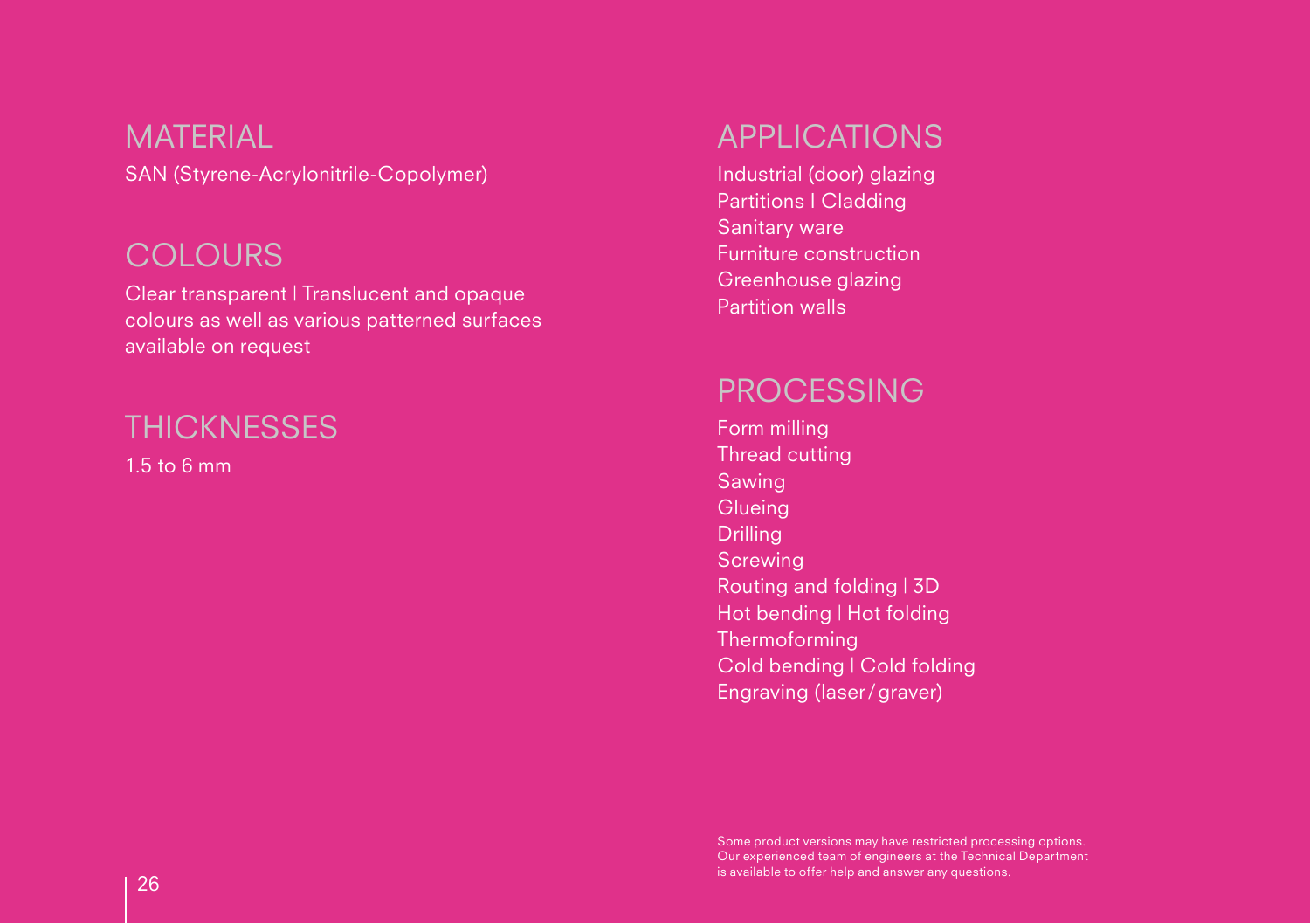

#### PRODUCT

POLYCASA® SAN is an extruded styrene-acrylonitrile copolymer (SAN) sheet. The SAN programme offers solutions for both indoor and outdoor applications. For outdoor use, we recommend the version with UV protection.

Compared to conventional transparent materials, these sheets provide real benefits – weighing 10% less but with considerably enhanced rigidity, POLYCASA® SAN sheets can be up to one third thinner for similar applications. In addition, POLYCASA® SAN is exceptionally resistant against water and chemical absorption.

Thanks to their extreme lightweight and UV resistance, POLYCASA® SAN sheets are the perfect choice for glazing in industrial doors and, when electrical motors are used to operate the doors, a considerable amount energy can be saved.



#### LIGHTER, BUT STIFFER.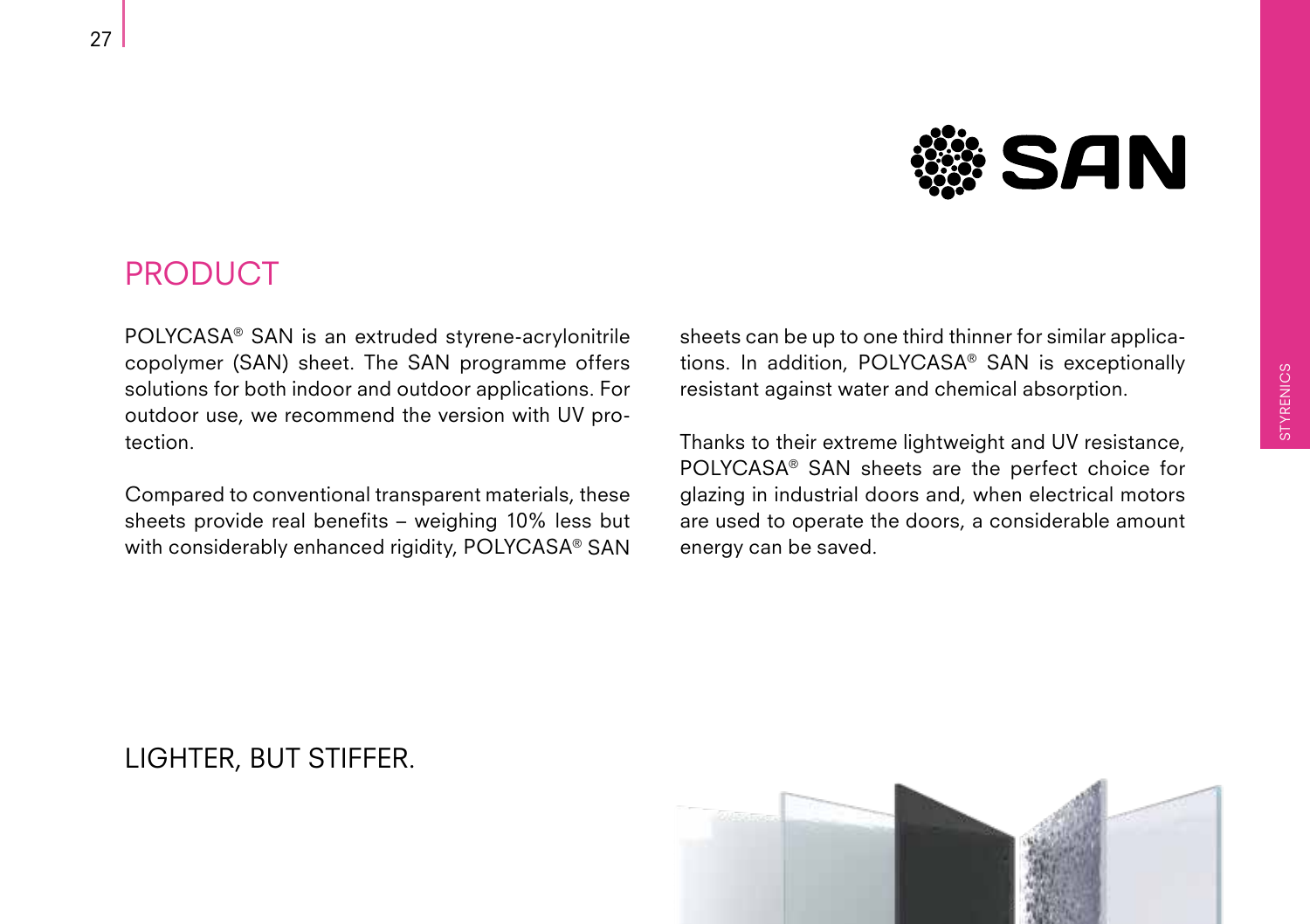PET (Polyethylene Terephthalate) **MATERIAL** 

#### PRODUCT VERSIONS

 $HIPEX^{\circledast}$  A – for cold bending applications HIPEX<sup>®</sup> G – for complex thermoforming

#### **COLOURS**

Clear-transparent (with or without anti-reflective) | Opal 30% | Other colours on request

#### **THICKNESSES**

 $HIPFX^{\circledR}$  A: 0.5 to 6 mm HIPEX® G: 0.5 to 20 mm

#### APPLICATIONS

Machine guards Partitions I Cladding Road Urban street furniture Industrial applications Furniture construction

#### PROCESSING

Cutting I Plotting Form milling Laser cutting Thread cutting Sawing | Die cutting **Glueing** Drilling | Screwing **Welding** Routing and folding | 3D Hot bending | Hot folding Thermoforming Cold bending | Cold folding Hinge function ( bending cycle) Engraving (laser/graver) **Tempering** 

Some product versions may have restricted processing options. Our experienced team of engineers at the Technical Department is available to offer help and answer any questions. <sup>28</sup>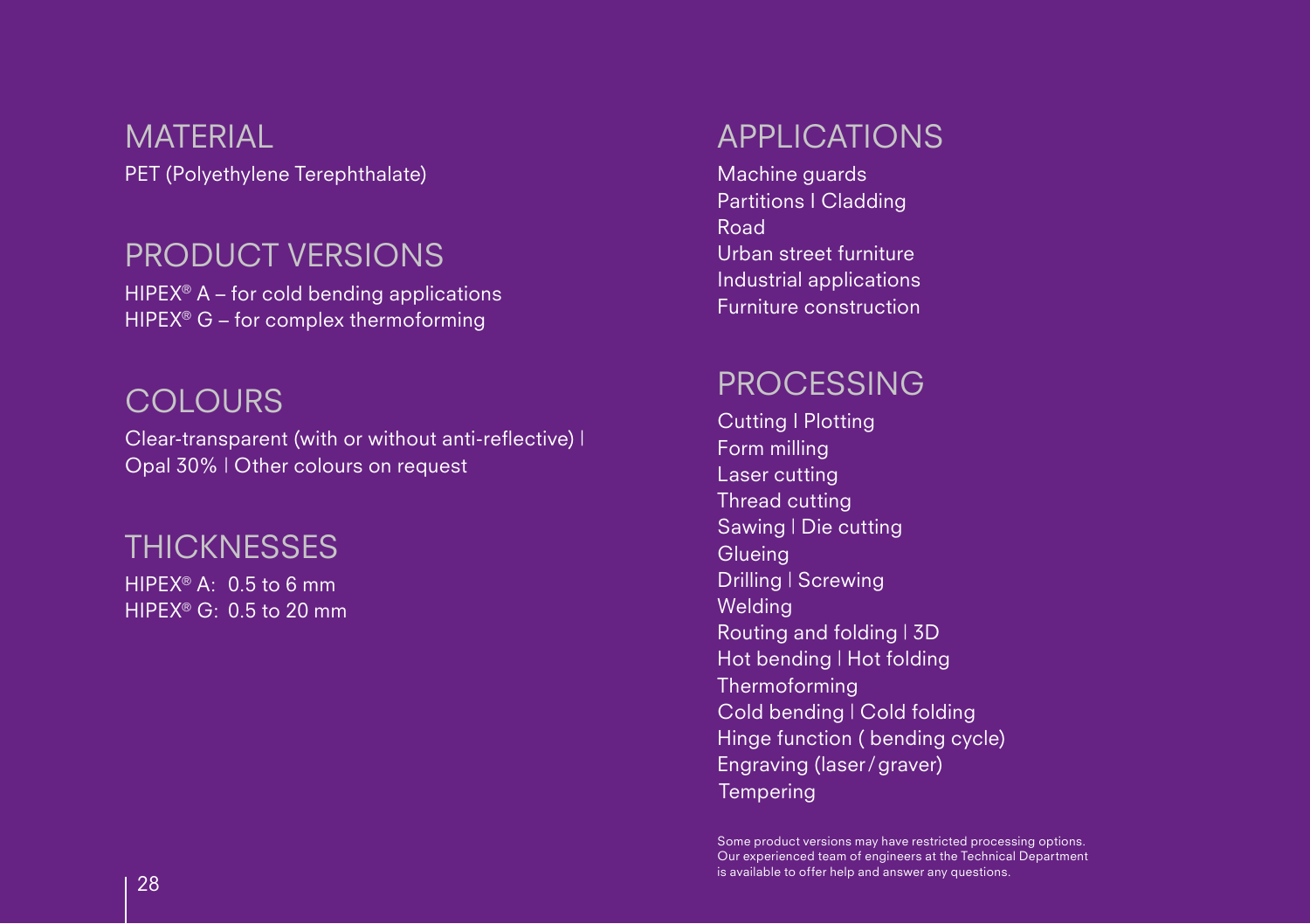

#### PRODUCT

The HIPEX® product range includes extruded A-PET and PET-G thermoplastic polyester sheets. These sheets are characterized by their impressive impact strength, outstanding transparency, excellent printability with UV-resistant inks, plus their fast and easy processing options.

In addition, HIPEX® sheets are fire rated "difficult-toignite" meaning that they are the best possible choice for a wide range of different indoor and outdoor applications. For outdoor use, we recommend the version with UV protection.

The HIPEX® product range is ideal when it comes to forming. HIPEX® A is especially suited for cold-bending applications, HIPEX® G for complex thermoforming.

HIPEX® sheets are recyclable within their own category of plastic waste.

FLAWLESSLY EXTRUDED A-PET AND PET-G THERMOPLASTIC POLYESTER SHEETS.

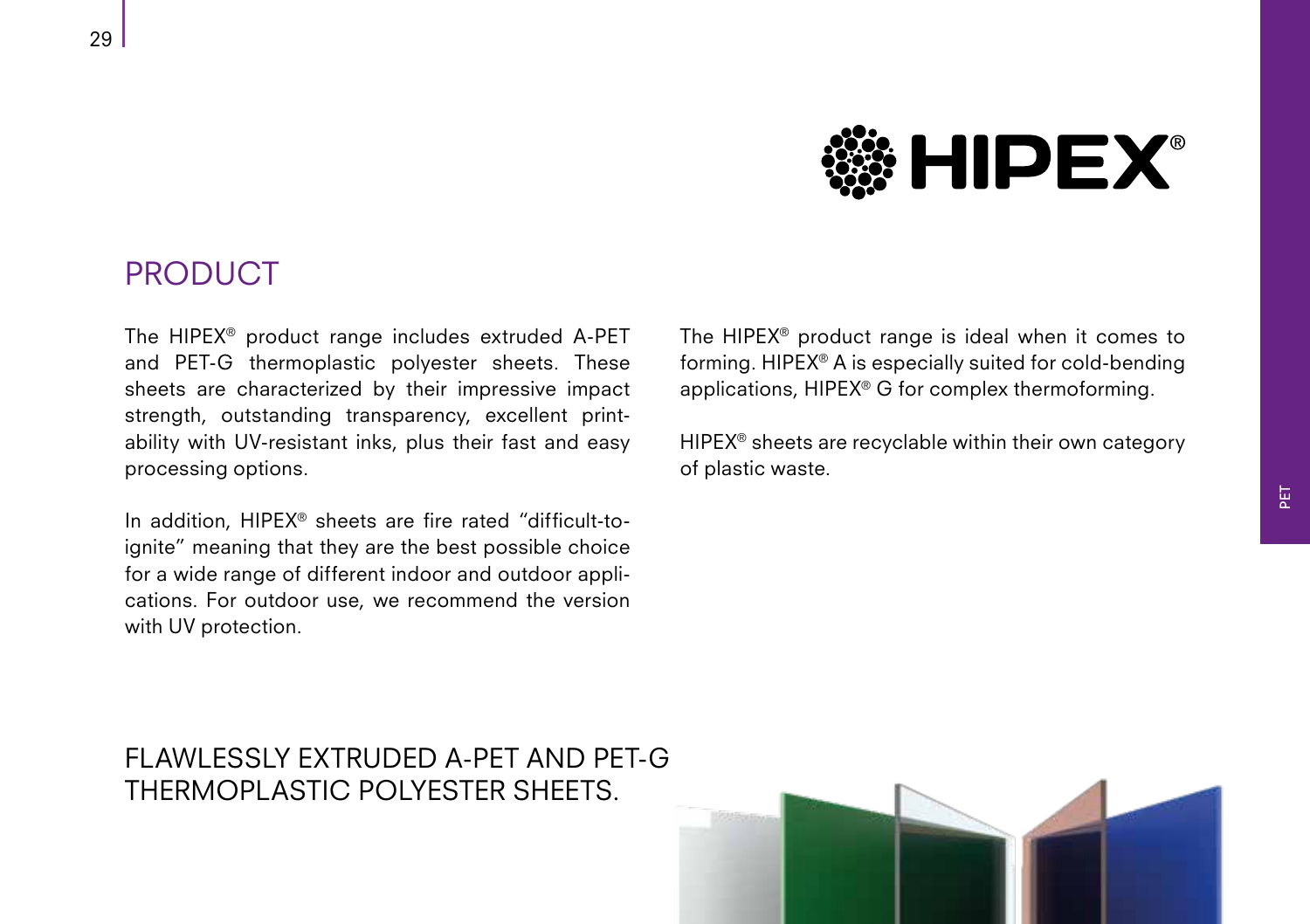PET (Polyethylene Terephthalate) **MATERIAL** 

#### PRODUCT VERSIONS

LUMEX® A – for flat and cold bending applications LUMEX® G – ideal for vacuum and thermoforming

#### **COLOURS**

Clear transparent (with or without anti-reflective) | Opal 30% | Other colours on request

#### **THICKNESSES**

 $LUMFX^{\circledcirc}$  A: 0.5 to 6 mm LUMEX® G: 0.5 to 10 mm

#### APPLICATIONS

Machine guards Partitions I Cladding Road Urban street furniture Industrial applications Furniture construction

#### PROCESSING

Cutting I Plotting Form milling Laser cutting Thread cutting Sawing | Die cutting **Glueing** Drilling | Screwing **Welding** Routing and folding | 3D Hot bending | Hot folding Thermoforming Cold bending | Cold folding Hinge function (bending cycle) Engraving (laser/graver) **Tempering** 

Some product versions may have restricted processing options. Our experienced team of engineers at the Technical Department  $\overline{30}$  is available to offer help and answer any questions.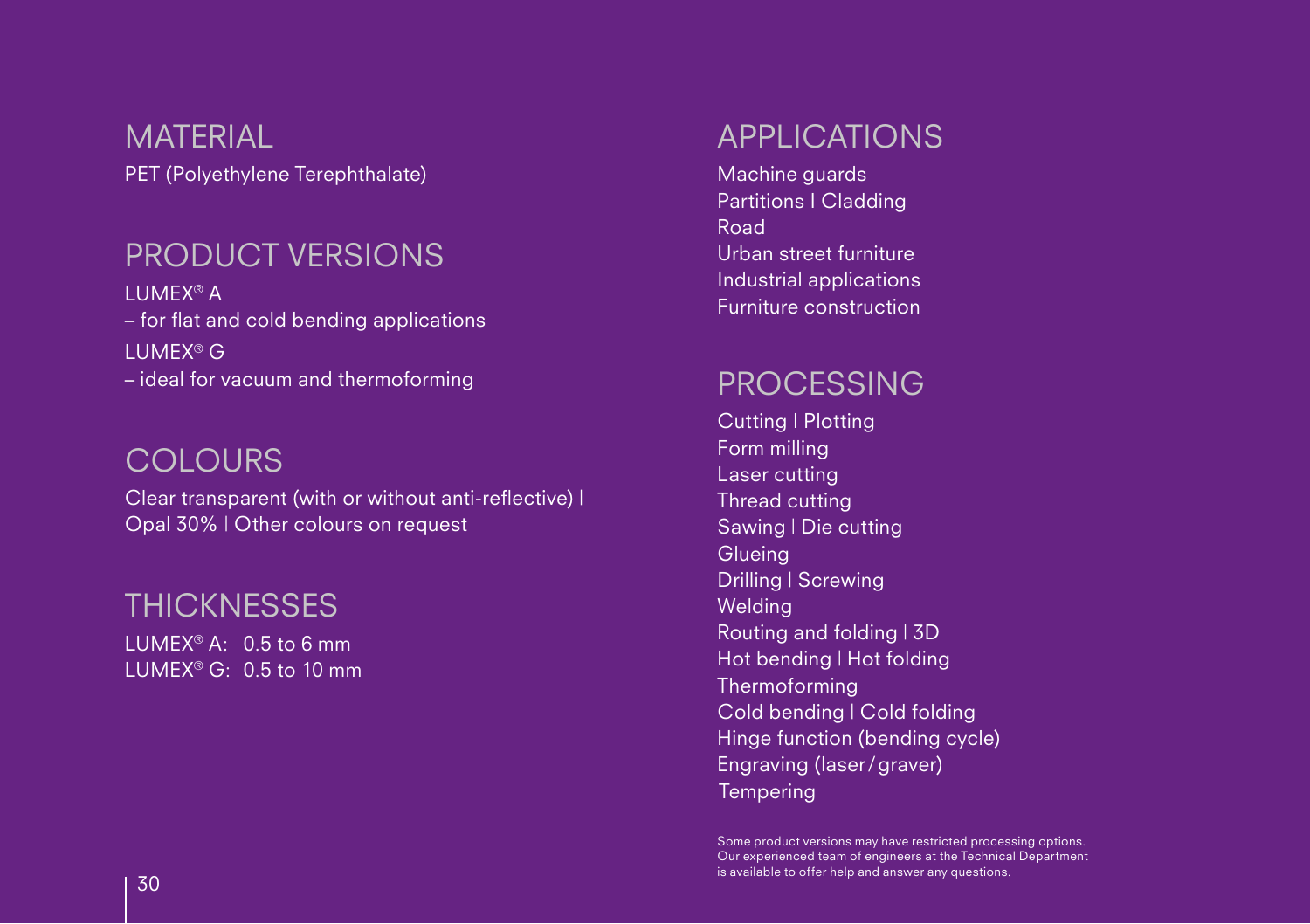# **LUMEX®**

#### PRODUCT

LUMEX® stands for flawlessly extruded transparent and translucent A-PET and PET-G thermoplastic polyester sheets. Both products ensure excellent printing results with UV-resistant inks, have a high level of impact resistance, are easy and fast to process and the UV protection version offers good resistance to weathering.

In addition, LUMEX® is classed as "difficult-to-ignite" and suitable for food applications.

The LUMEX® product range is the ideal choice for forming. LUMEX® A (A-PET) is especially suitable for coldbending applications, LUMEX® G (PET-G) for vacuum and thermoforming.

LUMEX® sheets are recyclable in their own category of plastic waste.



#### A CLEAR CHOICE.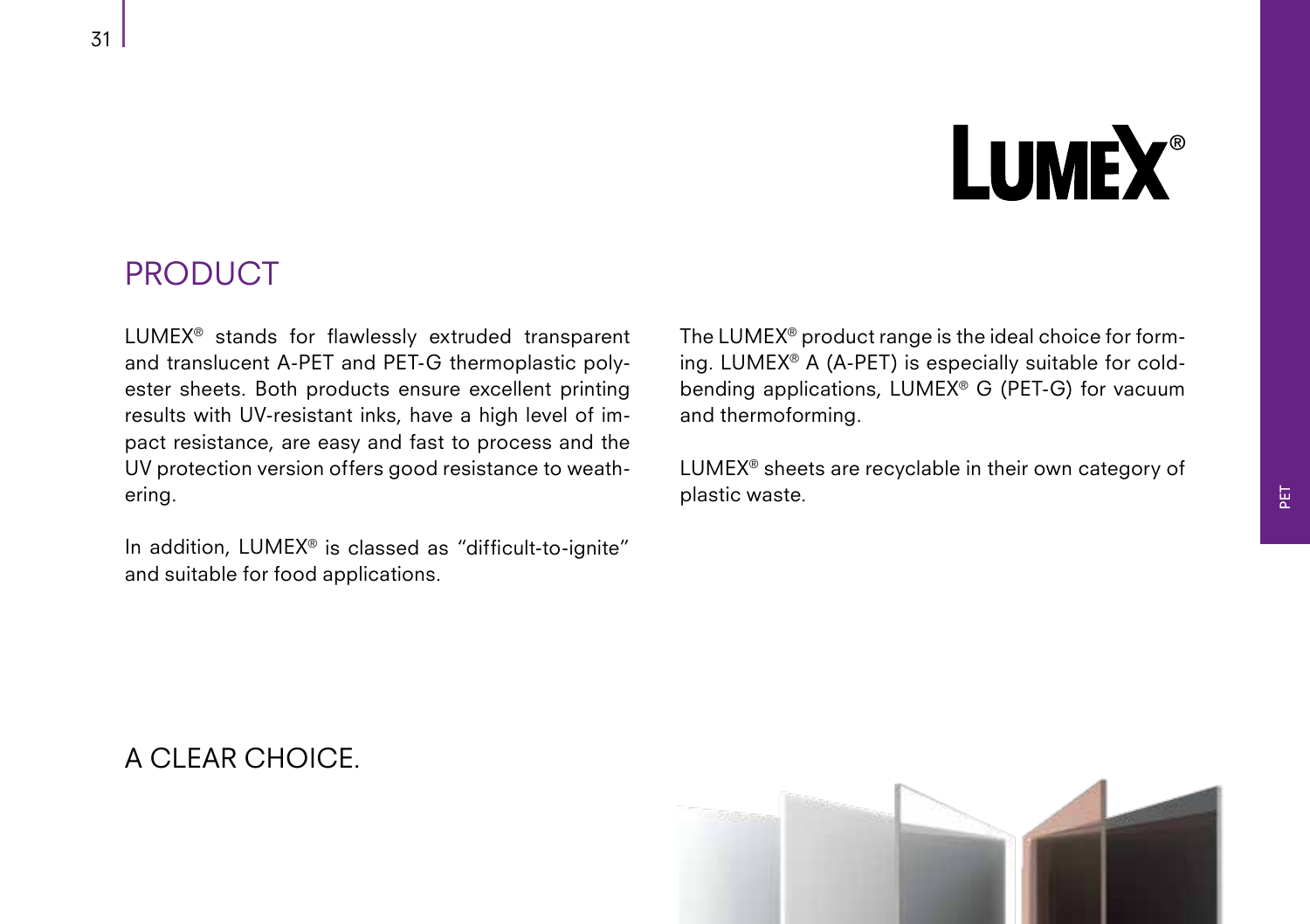PMMA (Acrylic glass) **MATERIAL** 

#### PRODUCT VERSIONS

ASTERITE® Gloss ASTERITE® Stone ASTERITE® Velour ASTERITE® Pearlescent ASTERITE® Ice ASTERITE® Metal ASTERITE® Spa ASTERITE® Easy Shaping ASTERITE® Plus+ ASTERITE® Starlight

#### **COLOURS**

White | Clear | A range of standard colours | Bespoke colours

#### **THICKNESSES**

3.2 to 12 mm

#### APPLICATIONS

Spa Vanity Bowls Shower Trays **Bathtubs** Bath Panels Decorative Panels **Splashbacks** 

#### PROCESSING

Contour milling **Cutting** Laser cutting Water jet cutting Thread cutting Sawing **Glueing** Drilling | Screwing Bending Thermoforming **Tempering** Polishing

Some product versions may have restricted processing options. Our experienced team of engineers at the Technical Department  $\overline{32}$  is available to offer help and answer any questions.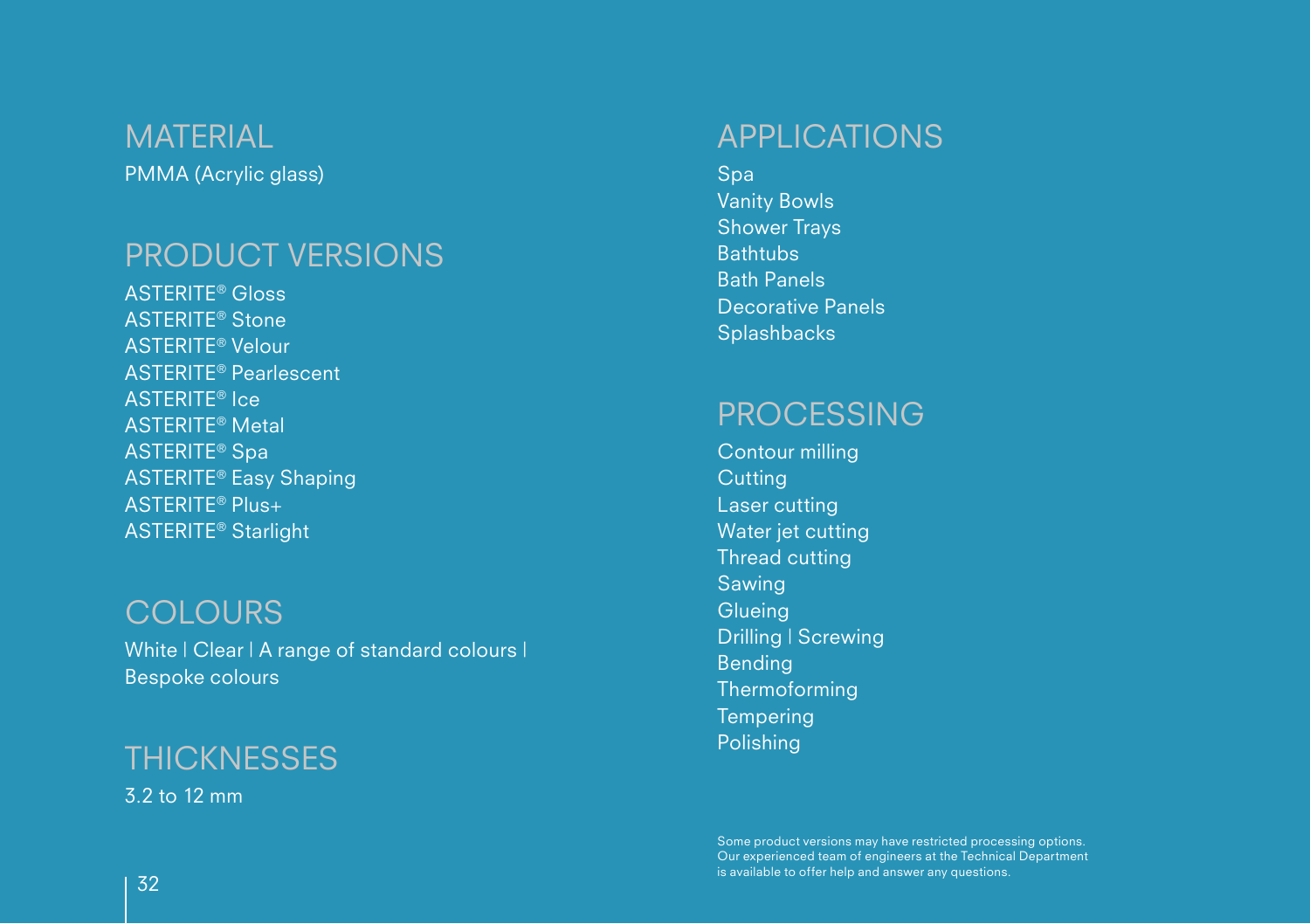### **ASTERITE® ACRYLIC SHEET**

#### PRODUCT

ASTERITE® Acrylic Sheet has been used for making the very highest quality sanitary ware for over 80 years. The ASTERITE® Acrylic Sheet product ranges are the result of extensive technical developments in conjunction with the world's leading sanitary ware manufacturers.

ASTERITE® Acrylic Sheet is specially formulated for superior thermoforming, with chemical and abrasionresistant properties that have made it the preferred choice of bath and spa manufacturers for generations.

ASTERITE® Acrylic Sheet is exhibiting the excellent processing characteristics and surface quality needed to create complex parts and designs that are both attractive and durable.

Need a bespoke colour? ASTERITE® in-house colour experts can match almost any colour or create new bespoke hues tailored to your requirements.

#### THE ULTIMATE BLEND OF BEAUTY AND STRENGTH.

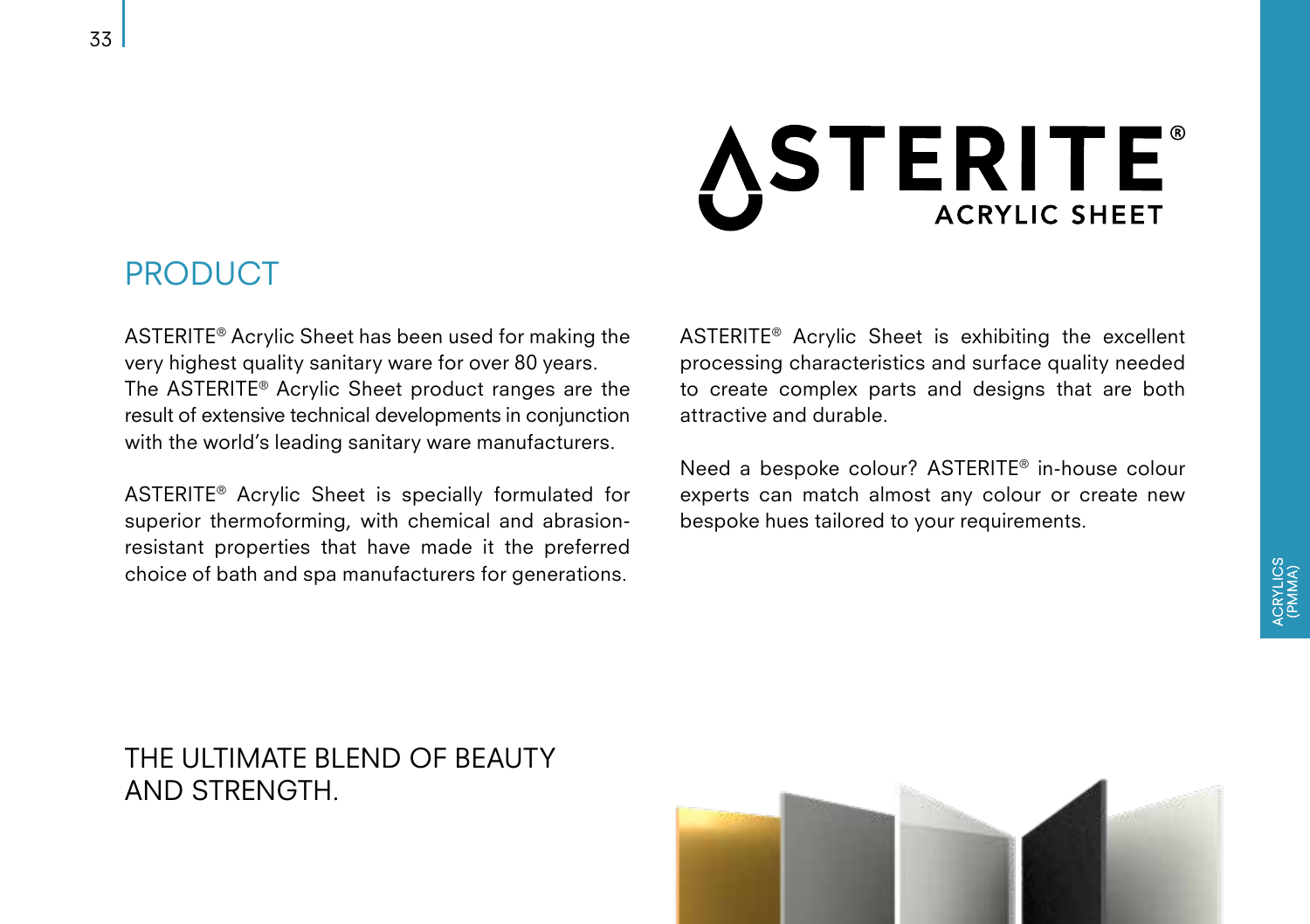PMMA (Acrylic resin) **MATERIAL** 

#### PRODUCT VERSIONS

ASTERITE® LAR – Solid Surface ASTERITE® LAR – Engineered Stone ASTERITE® LAR – Embedment

#### **COLOURS**

Colourless and Clear | A range of pigments can be added to produce coloured cast products as required

#### APPLICATIONS

**Bathtubs** Vanity Bowls Shower Trays Kitchen Worktops | Kitchen Sinks **Cladding** Flooring Acrylic Embedment

#### PROCESSING

Polishing

For casting into products that depending on application ASTERITE® LAR can be subsequently used for: Painting | Lacquering **Cutting** Form milling Sawing **Glueing** Drilling | Screwing Bending Thermoforming Engraving Embossing **Tempering** 

Some product versions may have restricted processing options. Our experienced team of engineers at the Technical Department  $\overline{34}$  is available to offer help and answer any questions.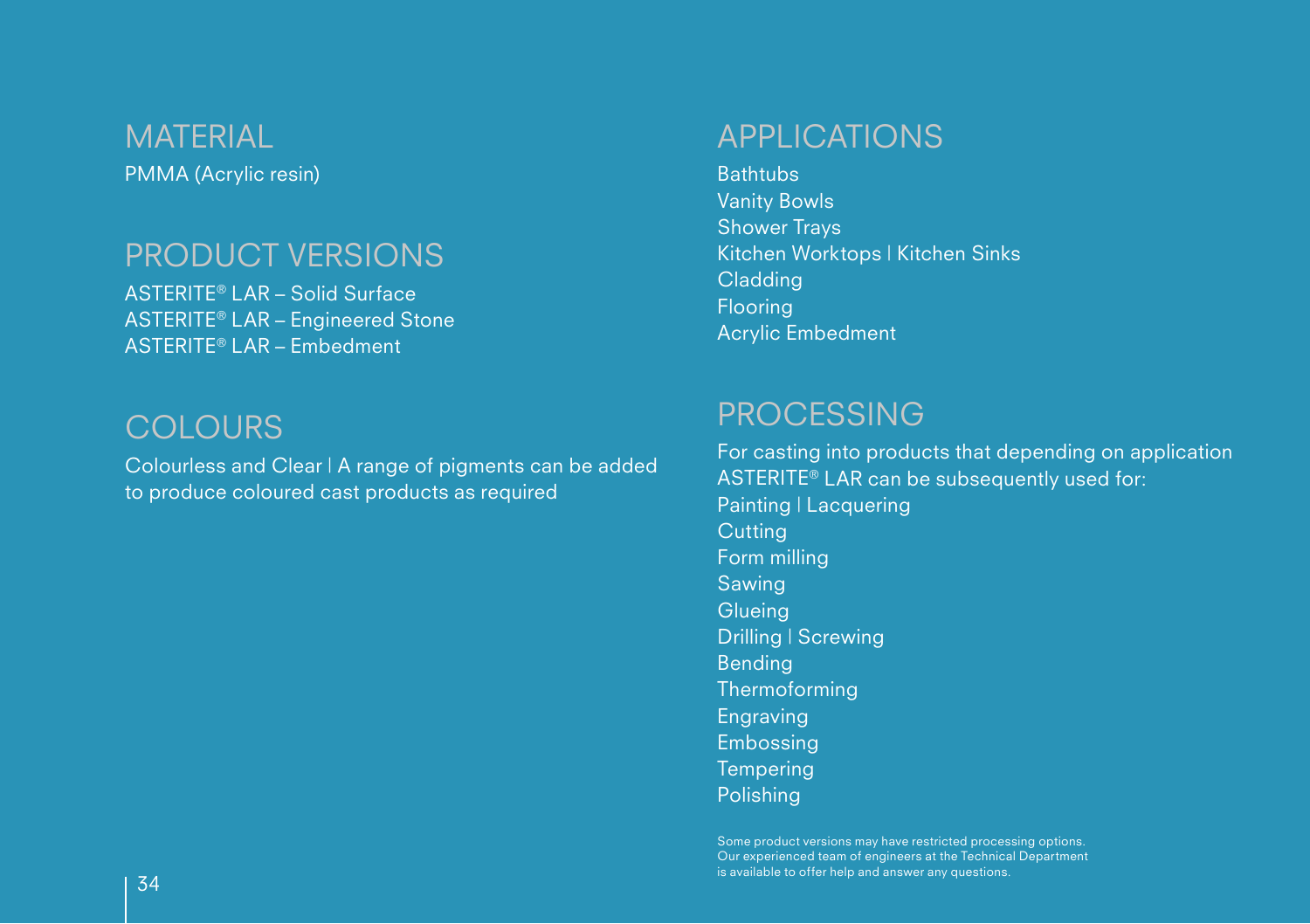### **ASTERITE® LIQUID ACRYLIC RESIN**

#### PRODUCT

ASTERITE® Liquid Acrylic Resin (LAR) is used in a number of applications to produce moulded articles such as solid surface, engineered stone and cast embedments.

The ASTERITE® LAR – Solid Surface resins are specifically targeted at the premium solid surfaces and shapes sectors. Nonporous solid surface manufactured from these ASTERITE® resins is made to last. It is extremely hardwearing, resistant to ultra violet light and chemicals yet warm to the touch. ASTERITE® resins with ATH cast into acrylic solid surface sheets can be subsequently thermoformed into simple shapes such

#### HIGH QUALITY LIQUID ACRYLIC RESINS.

as shower trays and vanity bowls. The sheets can also be fabricated into articles such as furniture. On the other hand ASTERITE® resins with ATH can be cast directly into acrylic solid surface shapes such as baths, vanity basins and shower trays.

The ASTERITE® LAR – Engineered Stone resins can be combined with quartz fillers and cast into durable surfaces such as kitchen worktops with excellent weatherability, scratch resistance and thermal shock stability.

The ASTERITE® LAR – Embedment resins are liquid acrylic resins used for acrylic encapsulations of various objects which produce a 3D display piece.

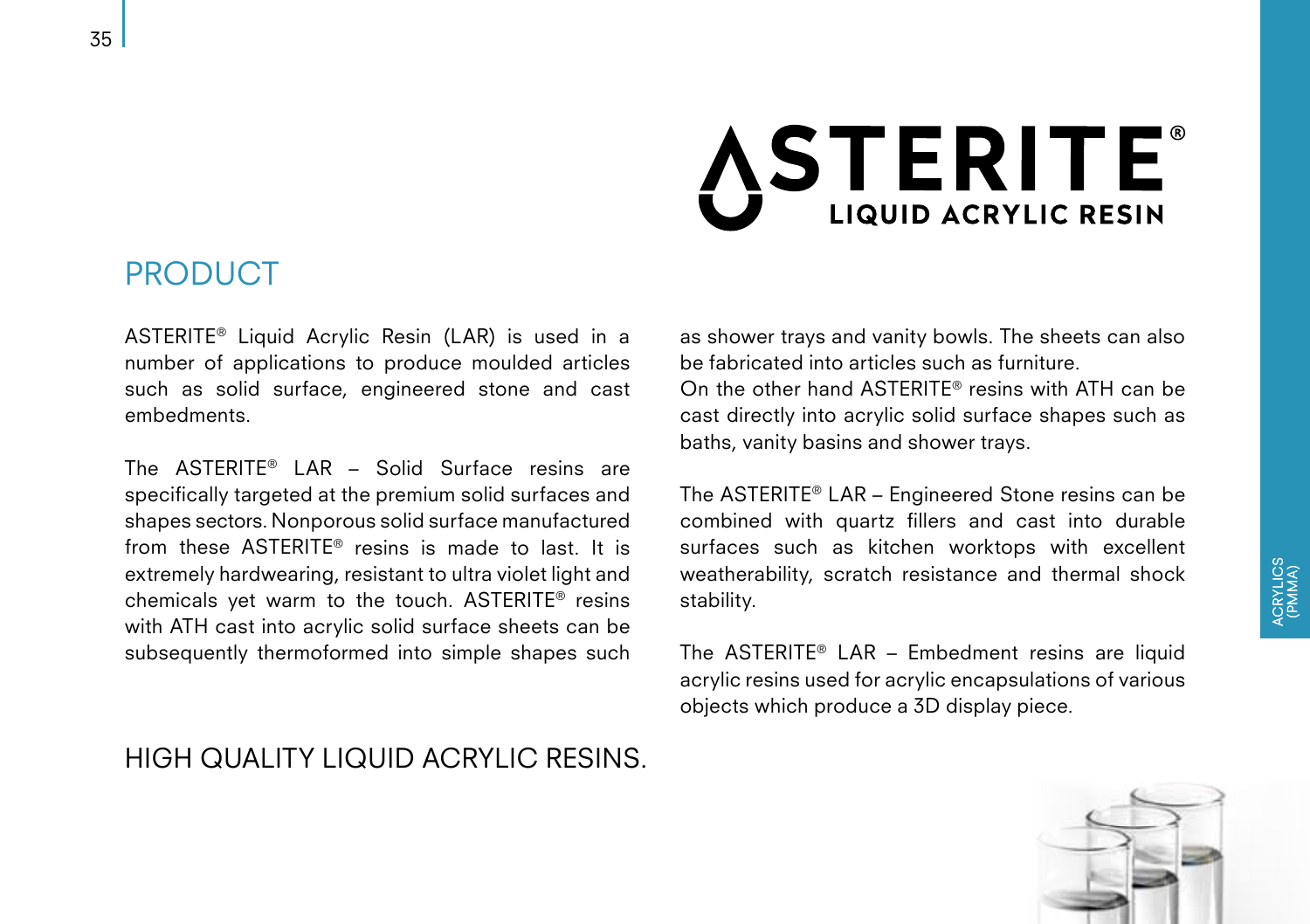PMMA (Acrylic glass) **MATERIAL** 

#### PRODUCT VERSIONS

CRYLON® (Standard) CRYLON® HI CRYLON® UVT CRYLON® Surface structures CRYLON® Soft Tone

#### **COLOURS**

Clear | Opal/White | A range of standard colours | Other colours on request

1.5 to 25 mm **THICKNESSES** 

#### APPLICATIONS

Skylights I Roofing Partitions I Cladding Door and gate glazing Caravan windows

#### PROCESSING

Form milling Laser cutting Water jet cutting Thread cutting Sawing **Glueing** Drilling | Screwing Welding Hot bending | Hot folding Thermoforming Engraving (laser/graver) **Tempering** Polishing

Some product versions may have restricted processing options. Our experienced team of engineers at the Technical Department  $\overline{36}$  is available to offer help and answer any questions.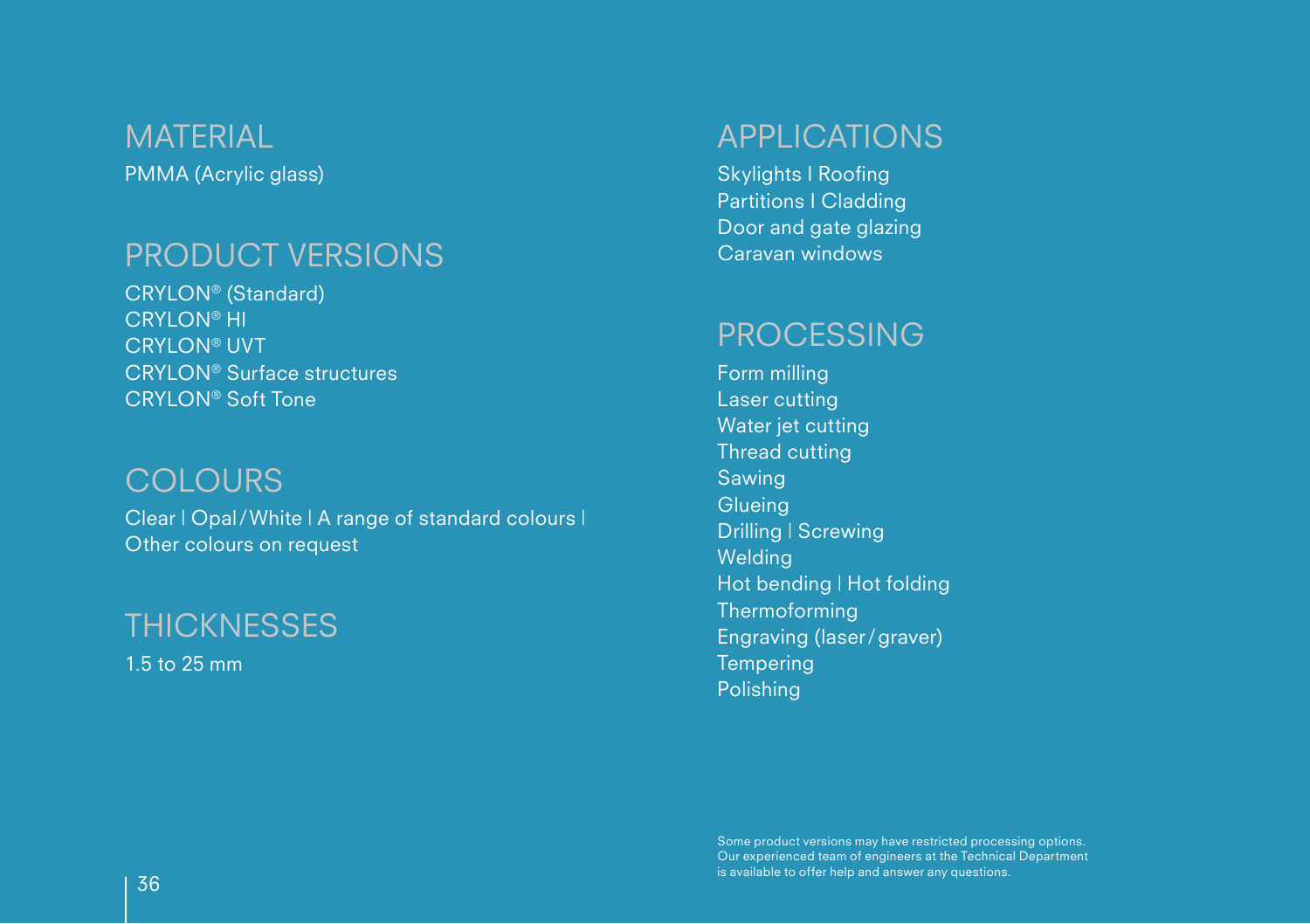### **CRYLON®**

#### PRODUCT

CRYLON® comprises an extensive range of large-format, extruded acrylic glass sheets featuring outstanding clarity and first-rate optical characteristics, excellent colour rendering and varying degrees of transparency.

The premium quality surfaces have a high level of resistance to weathering and aging, and provide solutions for a variety of indoor and outdoor applications.

For special applications, the product range offers the particularly impact-resistant version CRYLON® HI (High Impact).

CRYLON® UVT is ideal for solariums and sunbeds. The sheets have high transmittance in the UV-A/UV-B spectral range and very good resistance to degradation following exposure to these rays.

CRYLON® Soft Tone is characterised by double-sided matt surfaces.

#### EXTRUDED ACRYLIC IN BRILLIANT CLARITY.

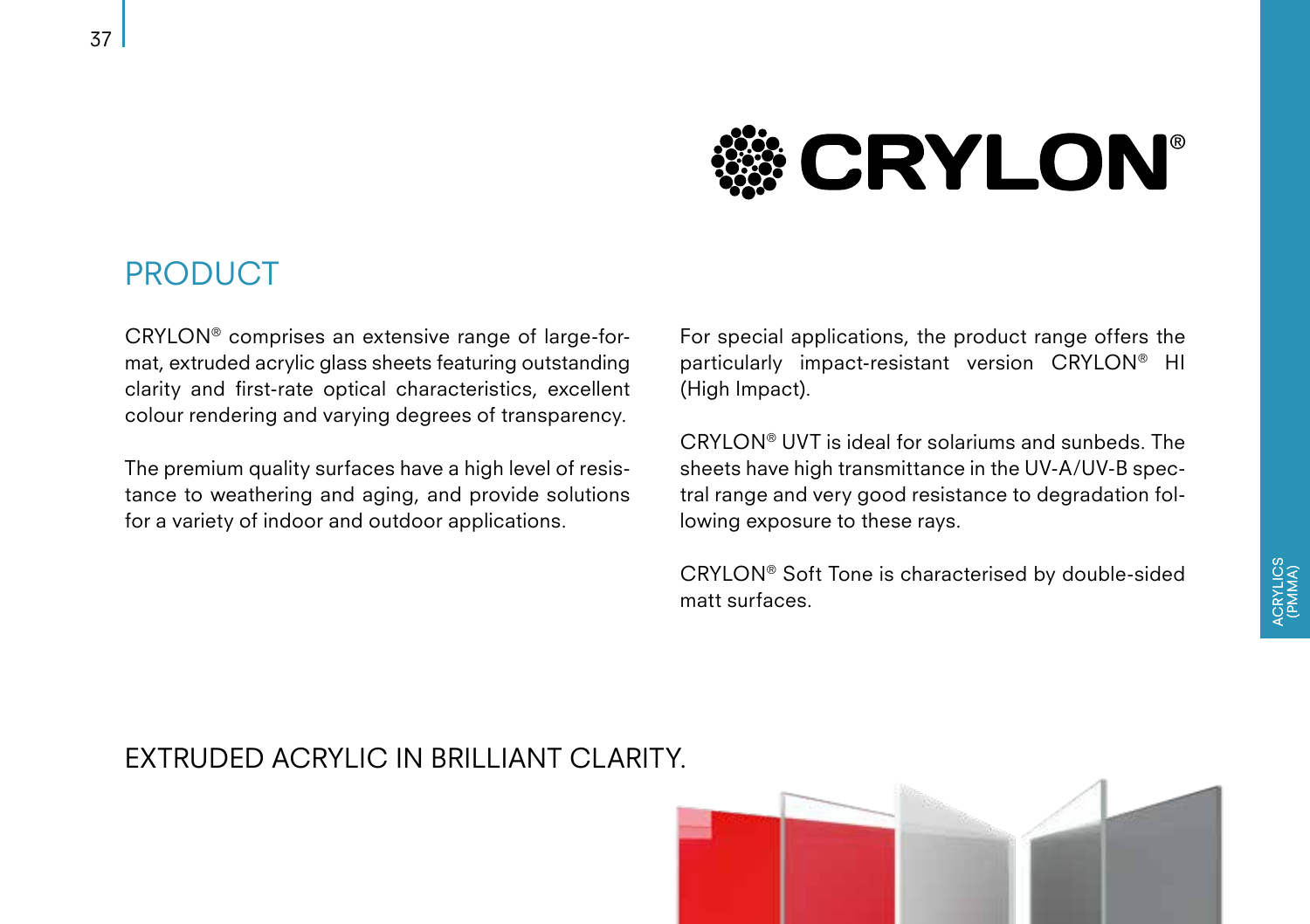#### PMMA/ABS MATERIAL

#### PRODUCT VERSIONS

| AB401          | Outdoor grade - full UV stability                                      |
|----------------|------------------------------------------------------------------------|
| <b>AB402ML</b> | Surface with metallic effect                                           |
| <b>AB301D</b>  | Furniture grade - suitable for surfaces<br>in kitchen and living areas |
| <b>AB301P</b>  | Sanitary grade - suitable for wash-<br>basins and bath panels          |
| <b>AB301T</b>  | Sanitary grade – specially designed<br>for the shower tray industry    |

#### **COLOURS**

Limitless variety of colours

#### **THICKNESSES**

1.5 to 10 mm Furniture grade (0.7 to 2 mm)

#### APPLICATIONS

Machine guards Partitions I Cladding Protective covers Road Urban street furniture Industrial applications Roofing and ceiling applications Bath and shower trays | Sanitary ware Solariums Bus shelters Furniture construction Parts for vehicle cladding

#### PROCESSING

Form milling Laser cutting | Water jet cutting Shearing | Sawing | Die cutting Glueing | Clamping | Drilling | Screwing **Welding** Routing and folding | 3D Hot bending | Hot folding | Thermoforming Engraving (laser/graver) | Embossing Tempering | Polishing

Some product versions may have restricted processing options. Our experienced team of engineers at the Technical Department is available to offer help and answer any questions. <sup>38</sup>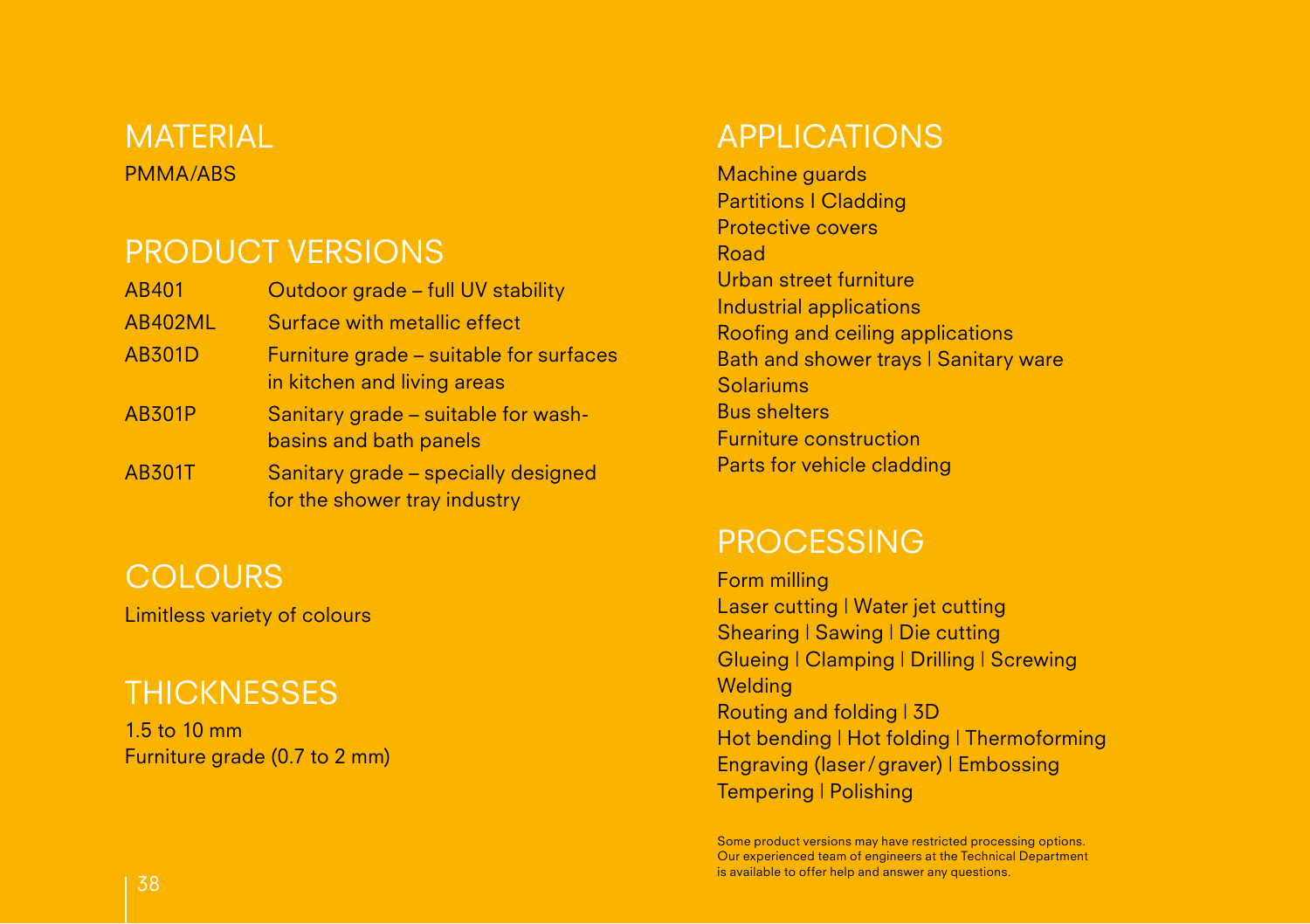## **ATHLONExtrusions<sup>®</sup>PMMA/ABS**

#### PRODUCT

ATHLON*Extrusions*® PMMA/ABS is a multi-layer, combination of PMMA co-extruded on high impact ABS. The benefits of this construction include an excellent A-face finish in a range of gloss levels. Properties included within the range include superior scratch resistance, improved chemical resistance and excellent UV stability.

All versions are offered in an extremely wide variety of colours including metallics and special effects and provide easy thermoforming processing characteristics.

#### MULTI-LAYER WITH AN EXCELLENT SURFACE FINISH.

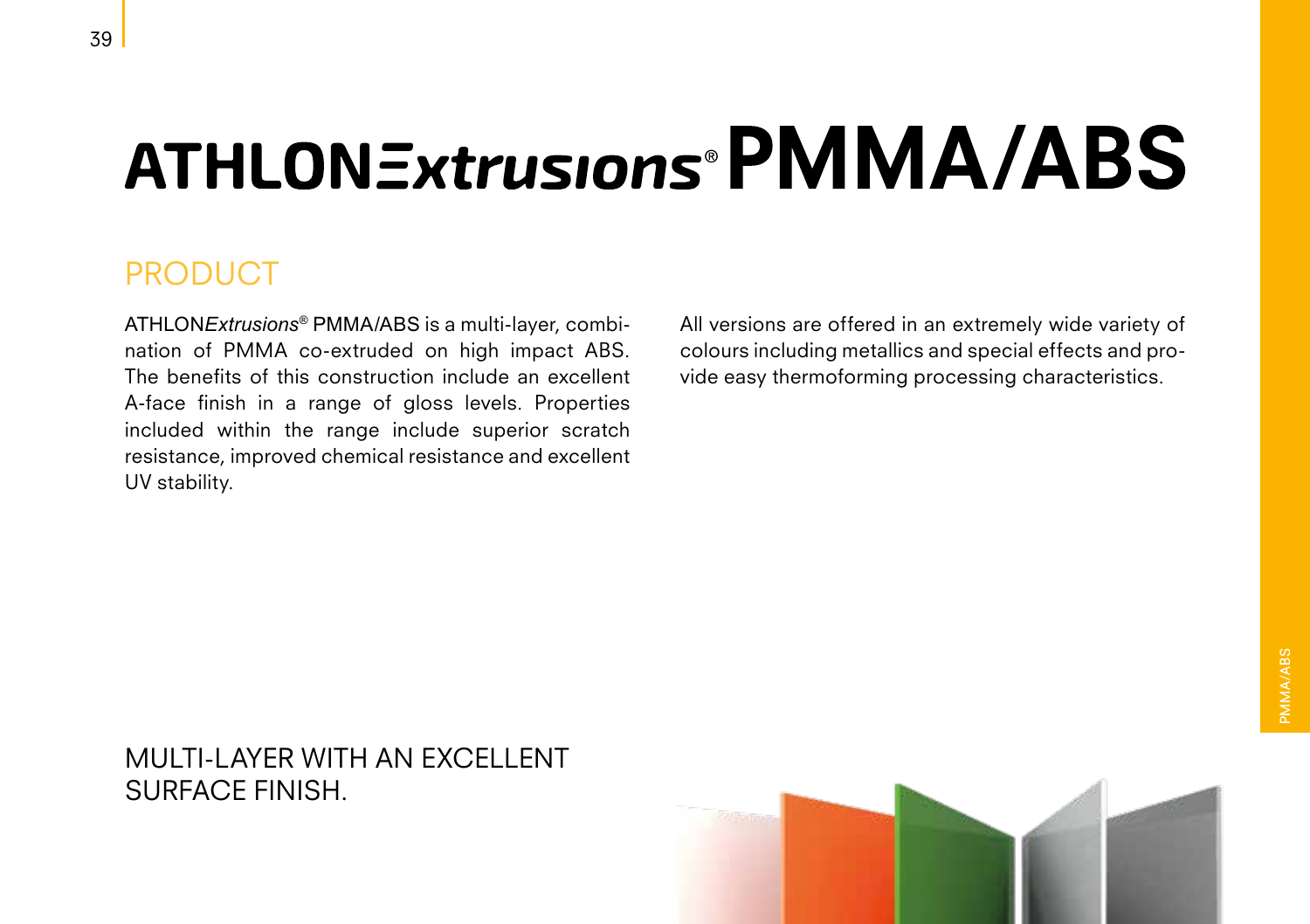ABS (Acrylnitril-Butadien-Styrol-Copolymere) MATERIAL

#### PRODUCT VERSIONS

| <b>B400</b>    | Very high impact strength                                                                              |
|----------------|--------------------------------------------------------------------------------------------------------|
| <b>B250</b>    | High heat ABS engineered for<br>applications where a higher heat<br>deflection temperature is required |
| <b>B300IR</b>  | Ignition resistant according to UL94 V-0                                                               |
| <b>B150</b>    | Recycled ABS grade range                                                                               |
| <b>ASAB300</b> | ASA capped ABS                                                                                         |
| B401FOIL       | Decorative foils in PVC, PVDF and<br>PMMA laminated on high impact ABS                                 |
| B401SOFT       | TPU co-extruded on ABS presenting<br>a soft feel                                                       |
| <b>B360P</b>   | Electroplating grade with a high<br>gloss finish                                                       |

**COLOURS** 

#### **THICKNESSES**

Limitless variety of colours

1.5 to 8 mm

#### APPLICATIONS

Machine guards Partitions I Cladding Protective covers Road Industrial applications Solariums Furniture construction

#### PROCESSING

Form milling Laser cutting Water jet cutting Shearing | Sawing | Die cutting **Glueing** Clamping Drilling | Screwing **Welding** Hot bending | Hot folding Thermoforming Engraving (laser/graver) Embossing **Tempering** Polishing

Some product versions may have restricted processing options. Our experienced team of engineers at the Technical Department is available to offer help and answer any questions.  $\overline{40}$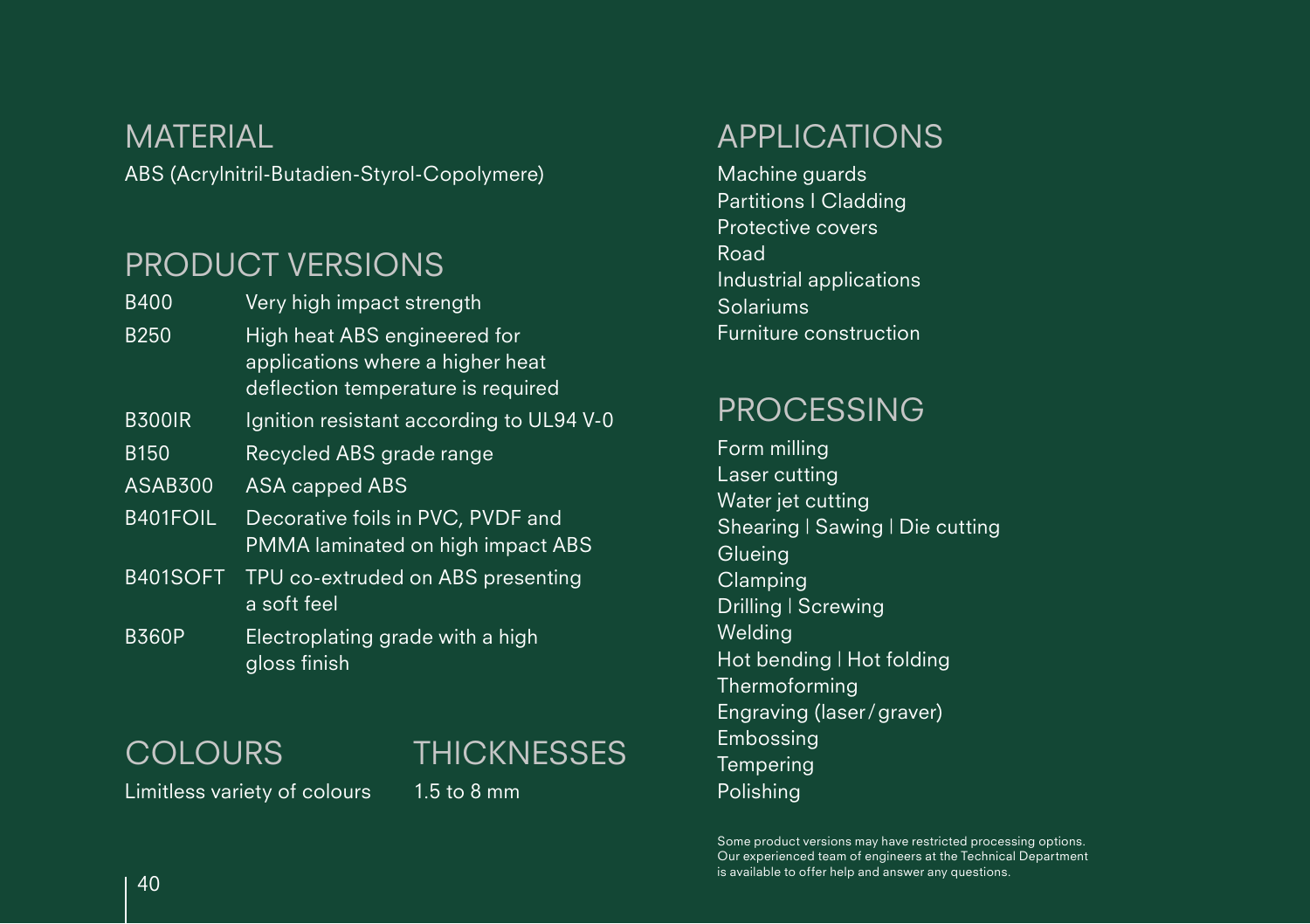### **ATHLONExtrusions<sup>®</sup>ABS**

#### PRODUCT

ATHLON*Extrusions*® ABS is an engineering thermoplastic material with excellent impact strength for use in areas where toughness and durability are of key importance.

ATHLON*Extrusions*® ABS is produced in an infinite range of colours, finishes and textures, and features excellent and easy processing with a wide thermoforming temperature window. There are a very wide range of grades available to suit a multitude of applications.

#### OUTSTANDING MATERIAL AND PROPERTIES.

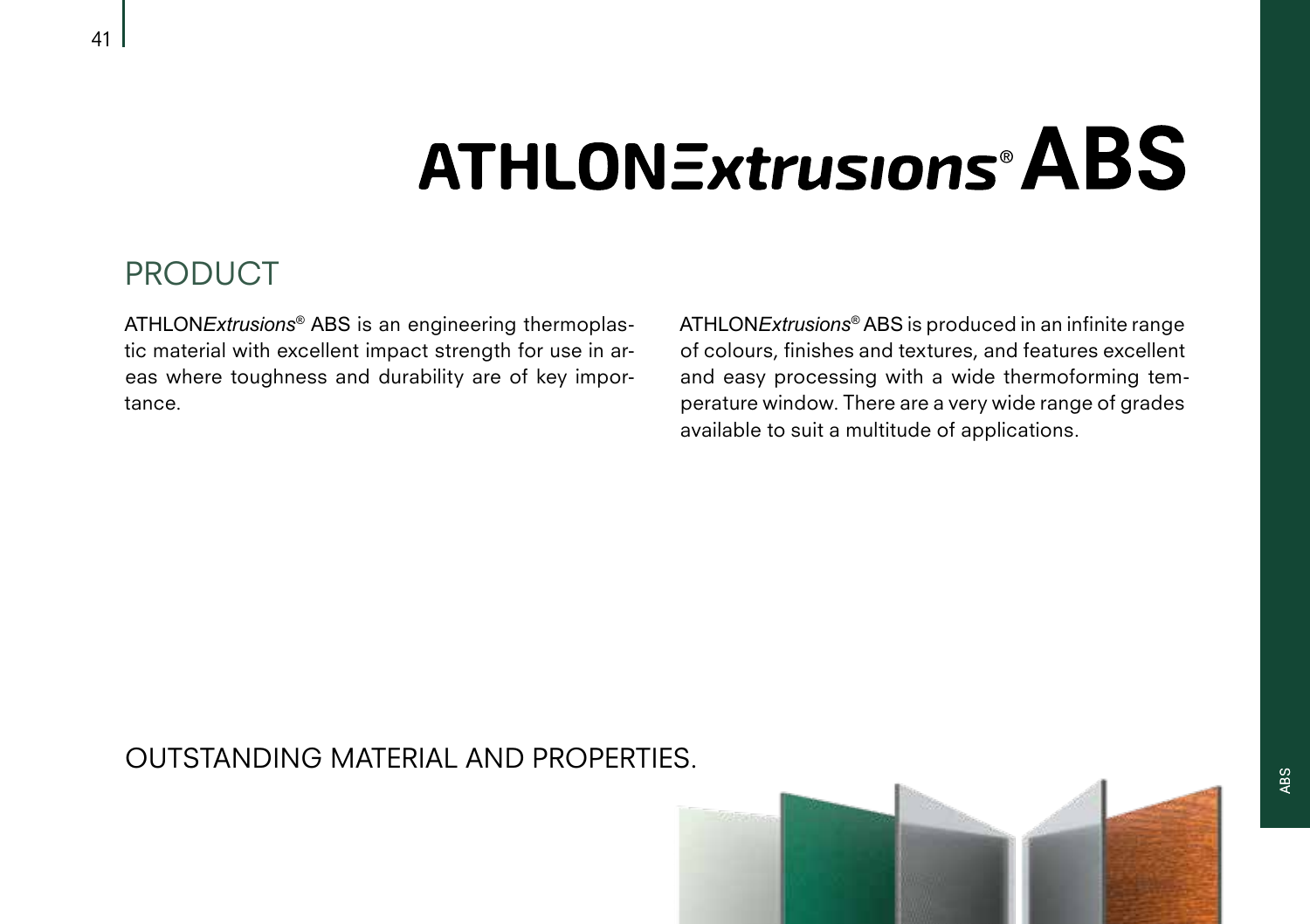#### PP (Polypropylene) **MATERIAL**

#### PRODUCT VERSIONS

| PP620TF    | Standard grade in semi-matt finish                                 |
|------------|--------------------------------------------------------------------|
| PP620TF-LT | Improved impact strength (especially<br>for low temperature range) |
| PP620TF-G  | Gloss version of standard grade,                                   |

similar to painted metal

Limitless variety of colours **COLOURS** 

#### **THICKNESSES**

2 to 5 mm | 2 to 6 mm with textured surface

#### APPLICATIONS

Machine guards Partitions I Cladding Protective covers Road Urban street furniture Industrial applications Shower cabins I Sanitary ware Solariums Bus shelters Furniture construction

#### PROCESSING

Form milling Laser cutting | Water jet cutting Shearing | Sawing | Die cutting **Glueing** Clamping Drilling | Screwing Thermoforming Engraving (laser/graver) Embossing **Tempering** Polishing

Some product versions may have restricted processing options. Our experienced team of engineers at the Technical Department is available to offer help and answer any questions.  $\mathcal{A}2$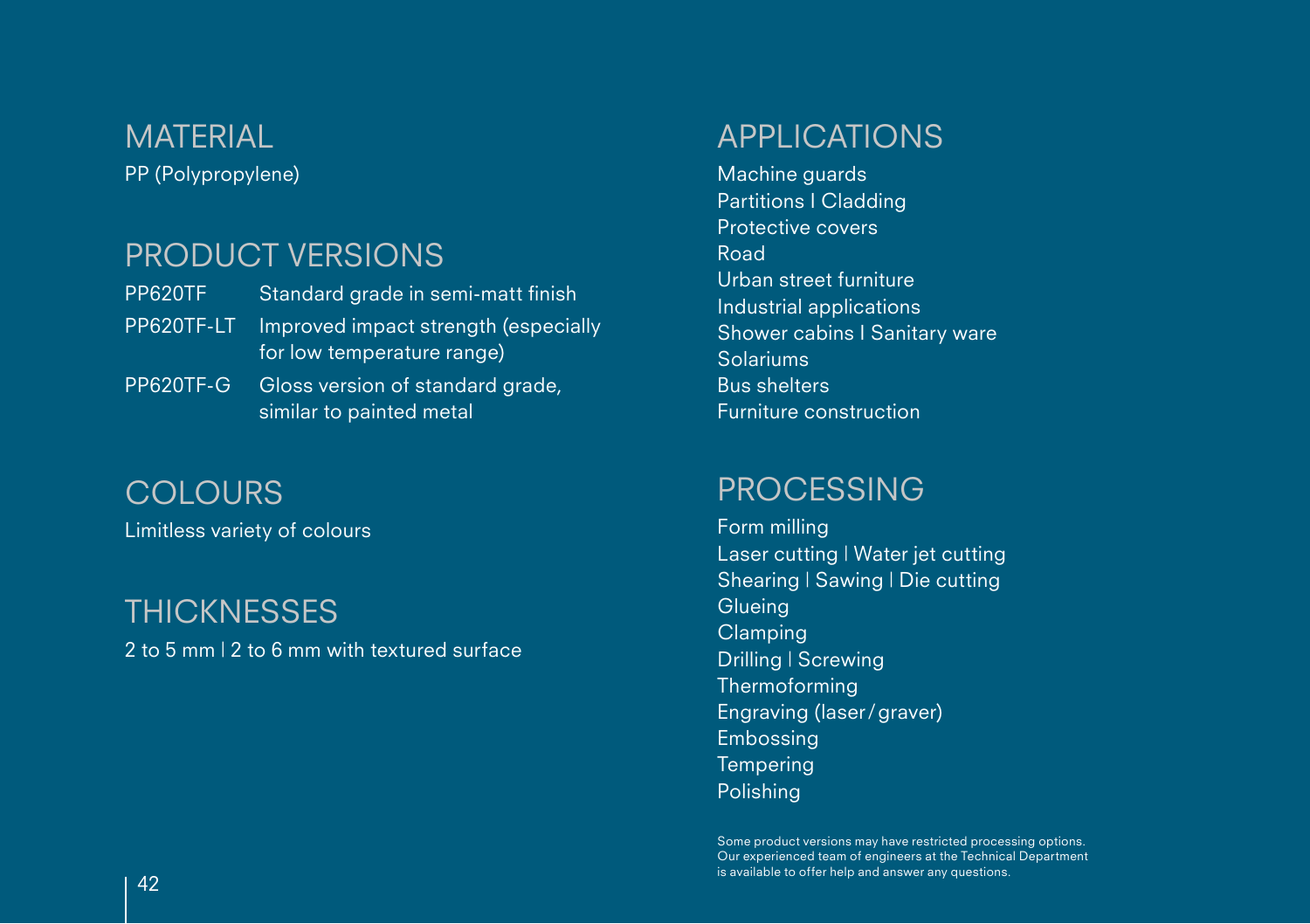## ATHLONExtrusions®PP+

#### PRODUCT

ATHLON*Extrusions*® PP+ is a talc-filled, extremely high impact plastic sheet.

The specific formula used is designed to offer similar vacuum-forming characteristics to styrenic materials, with fast cycle times, a relatively wide moulding temperature window and low post mould shrinkage rates in comparison to alternative polyolefins. In general, it is possible to use existing tooling designed for styrenic materials to mould the ATHLON*Extrusions*® PP+ grades.

#### HEAT AND EXTREMELY IMPACT RESISTANT.



 $P_{\rm p}$